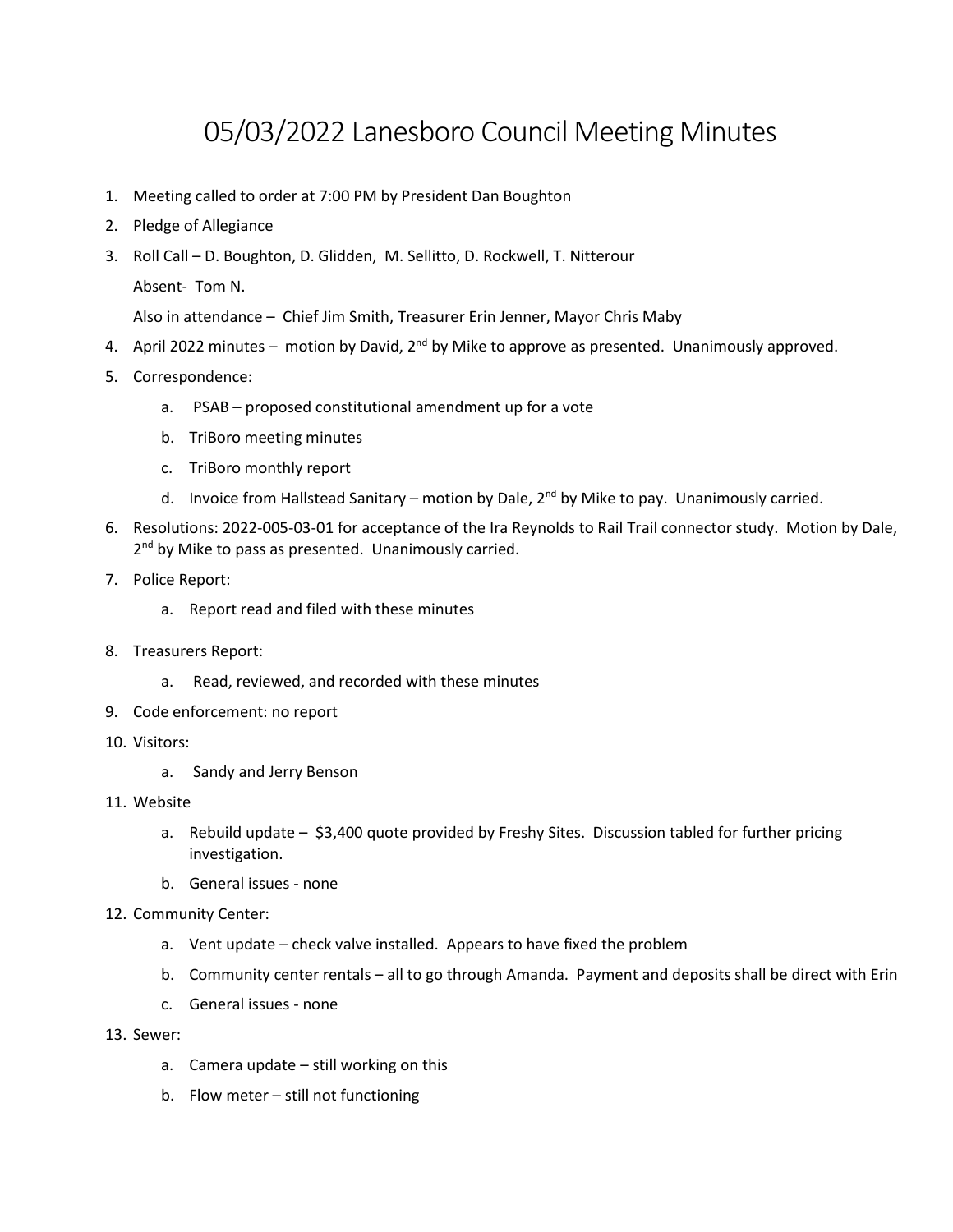c. General issues – none

#### 14. Streets:

- a. Streetlight repairs update still in progress. Only 1 still known to be out
- b. Spreader motor fixed
- c. General issues none
- 15. Parks & Rec:
	- a. General issues new BB net purchased
- 16. Old Business:
	- a. none
- 17. New Business to be discussed but not voted on (need to wait until next month's meeting):
	- a. none
- 18. No further business to discuss; motion to adjourn by Dale, 2<sup>nd</sup> by David. Unanimously carried.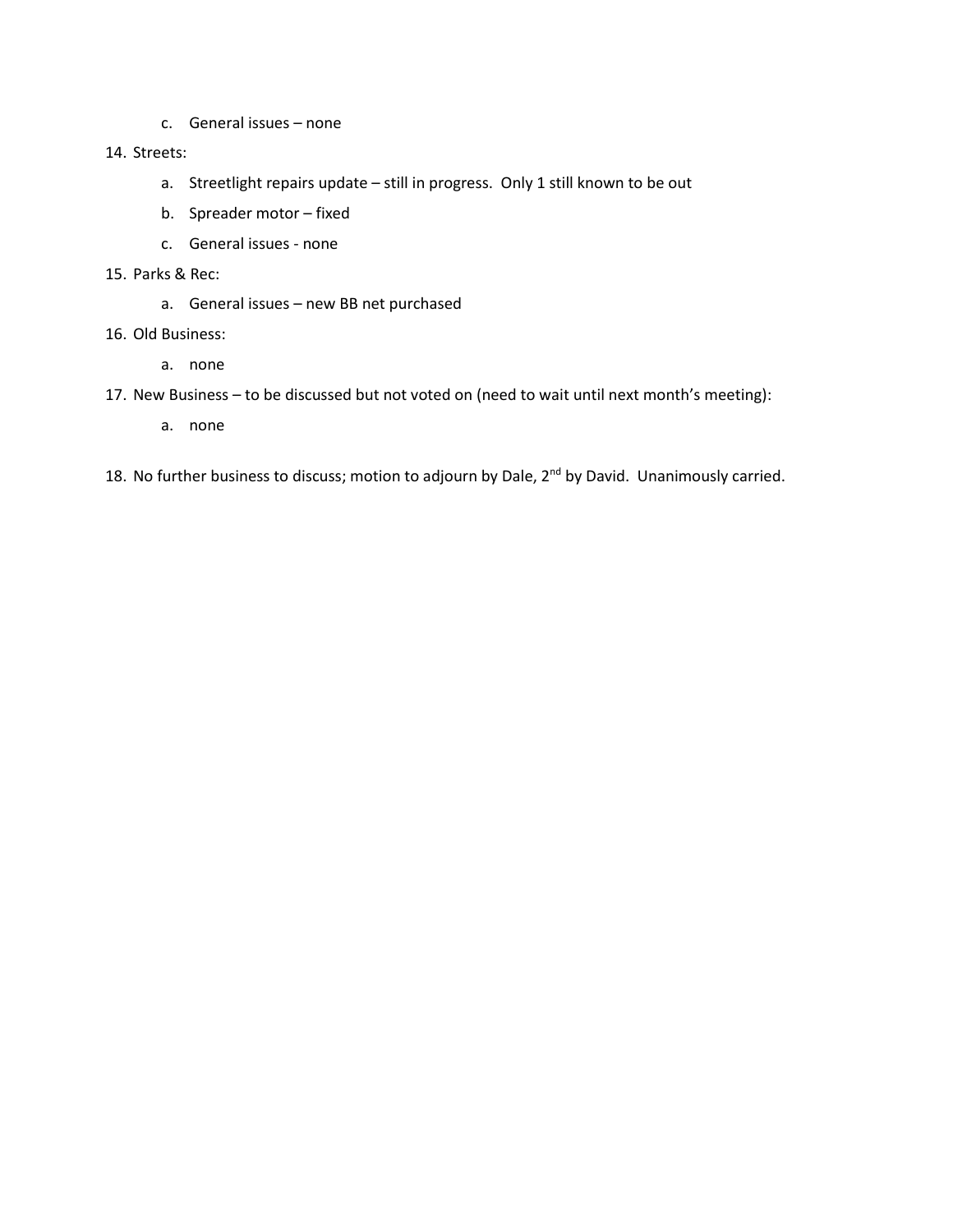# **RESOLUTION NO 2022-05-03-01**

### A RESOLUTION CLOSING OUT THE ENDLESS MOUNTAINS HERITAGE REGION GRANT

**WHEREAS, The Lanesboro Borough Council has prepared a Partnership Grant for the Lanesboro** Borough area; and,

WHEREAS, The purpose of the Plan is to conduct a feasibility study/corridor analysis in partnership with the Borough of Susquehanna Depot and the Rail-Trail Council of Northeastern Pennsylvania.

**WHEREAS, The plan was financed in part by a Department of Conservation and Natural** Resources Community Conservation Partnerships Program, Partnership Grant as managed by the Endless Mountains Heritage Region, Inc.

NOW, THEREFORE, BE IT RESOLVED by the Lanesboro Borough Council of Lanesboro Borough that:

- a.) The project was completed in accordance with the Grant Agreement.
- b.) All project expenditures have been made and were in accordance with the Grant Agreement
- c.) The Plan and related materials are acceptable to the Lanesboro Borough Council
- d.) The Plan and related materials will be used to guide future recreation and conservation decisions.

**ADOPTED** this 3rd day of May, 2022

AMESBORO BOROUGH COUNCIL Name of Governing Body

**President of Council** 

Km Attest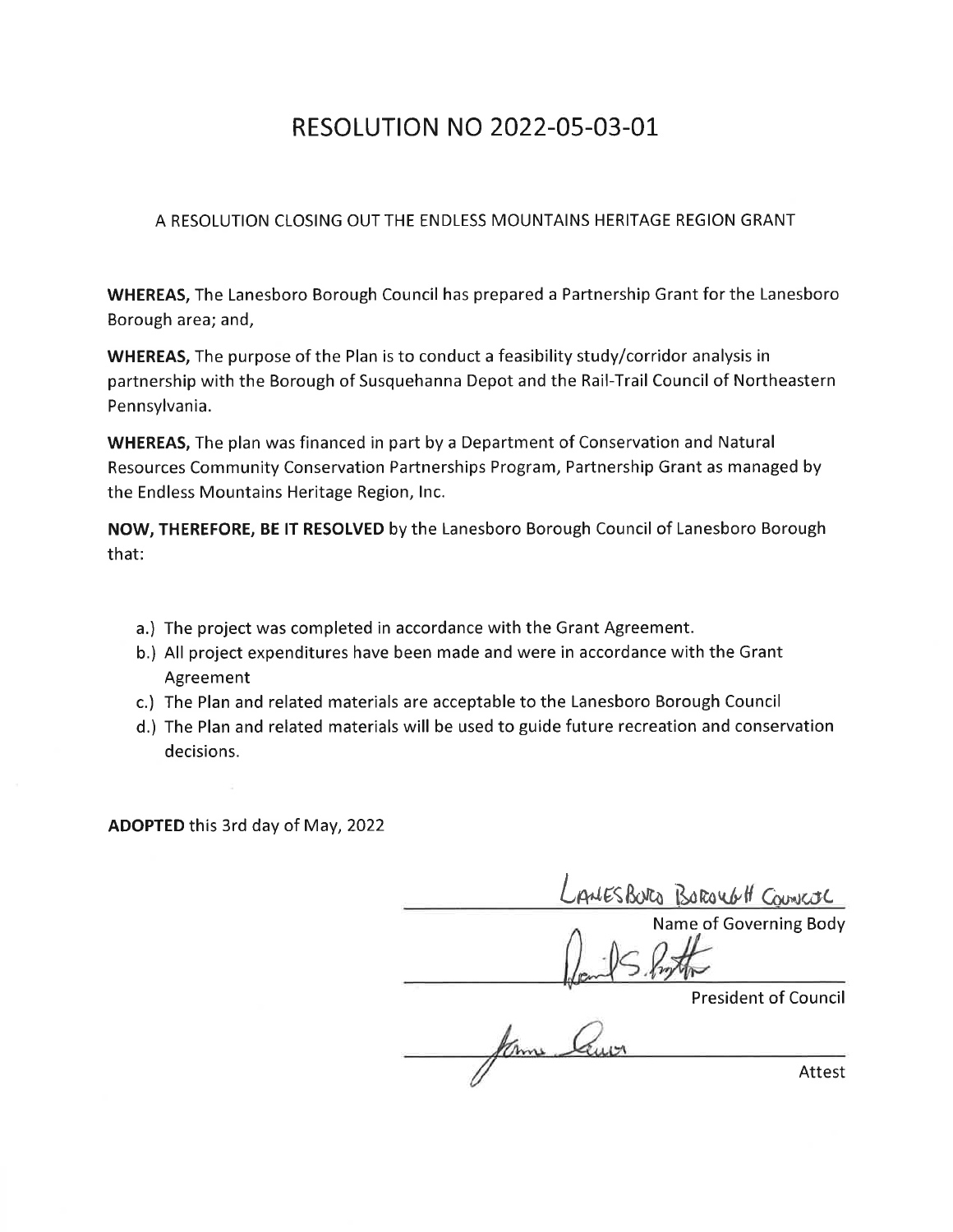May 3, 2022

Joseph C. Talutto, Traffic Control Specialist PA Department of Transportation Engineering District 4-0 / Traffic Studies Unit 55 Keystone Industrial Park / Dunmore, PA 18512

#### Mr. Talutto,

Lanesboro Borough Council is writing this letter in support of the Viaduct-to-Viaduct Scenic Byway Cycle event on Saturday, Aug. 6, 2022 – with a rain date of Sunday, Aug.  $7$  – that is being hosted by the Endless Mountains Heritage Region and the Rail-Trail Council of NEPA as part of the "Susquehanna County Hikes & Bikes" series.

This metric century ride (approximately 60 miles) will take road cyclists from the Starrucca Viaduct in Lanesboro to the Nicholson Bridge (Tunkhannock Viaduct) in Nicholson and back, via Turnpike Street (SR 1013) and the PA Route 92 scenic byway through Susquehanna County and Route 11 in Wyoming County. Cyclists will gather for registration at the Susquehanna Elementary School grounds on the morning of the event and will be split into two groups, depending on the number of participants. The first group will begin riding at 9 a.m. and the second at 9:30 a.m.

It is our understanding the hosting organizations are not asking any highway involved (SR1013, Route 92 or Route 11) be closed during the event. The public will be informed of the ride prior to the Aug. 6 event and all necessary safety precautions, including the use of traffic control personnel, will be taken. Caution vehicles will also lead and follow each group of cyclists throughout the entire ride for additional safety assurance. The EMHR has also requested assistance from any volunteers with local emergency departments to partake in the event to ensure safety as well.

We ask that PennDOT approve the special event permit request filed by the EMHR and provide any necessary assistance needed to ensure a fun and safe event that will bring new visitors to the county.

Sincerely, Chan May

Christopher J. Maby, Mayor of Lanesboro

Daniel Boughton, Lanesboro Council President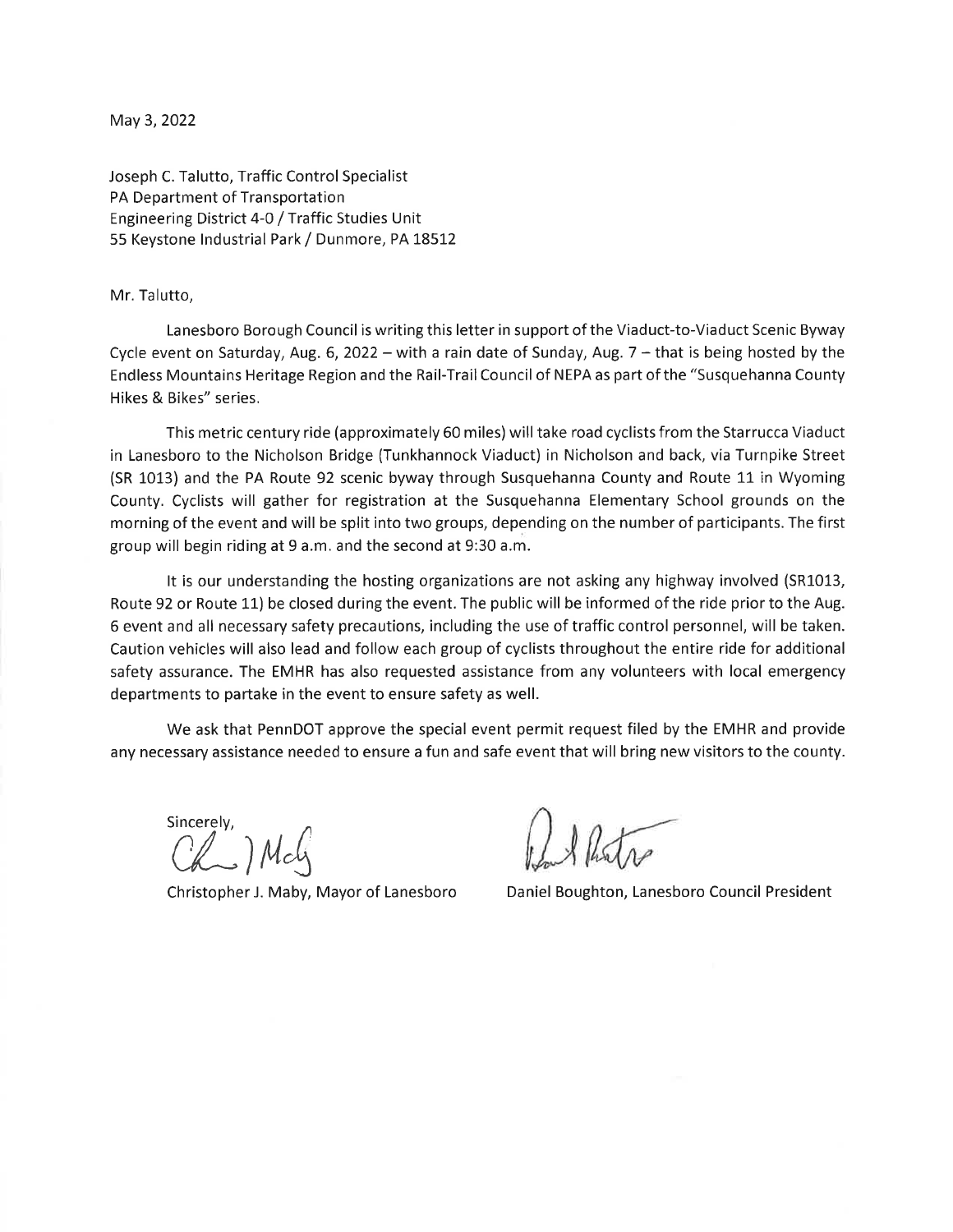

#### Other:

(12) Traffic Stops, (4) Citations Issued, (8) Warnings Given (6) Speeding Violations, (3) Equipment Violations, (1) ATV On Roadway Violation, (1) Registration Violations. (1) Expired License Violation.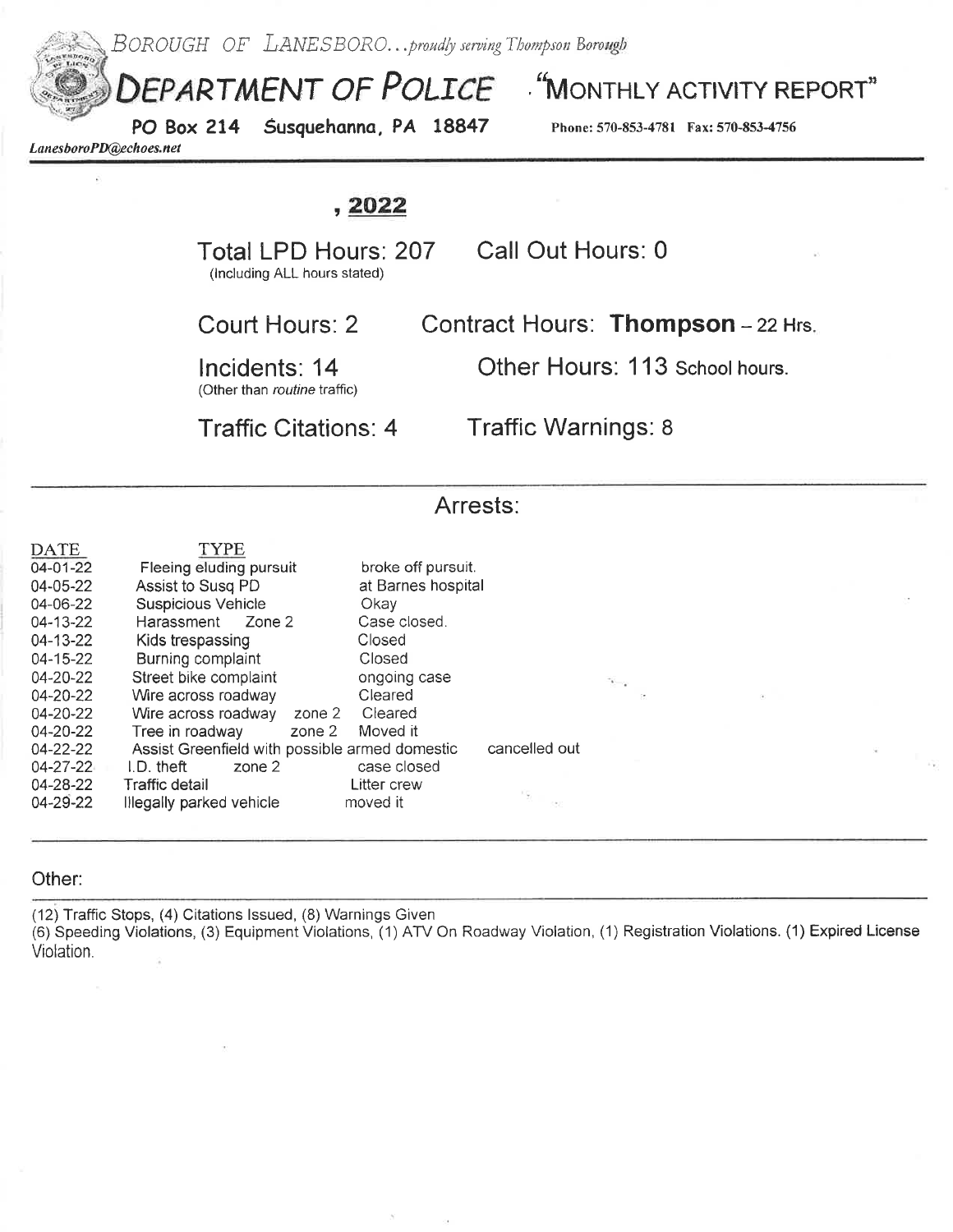BOROUGH OF LANESBORO...proudly serving Thompson Borough

DEPARTMENT OF POLICE

"MONTHLY REPORT"

LanesboroPD@echoes.net

PO Box 214 Susquehanna, PA 18847

Phone: 570-853-4781 Fax: 570-853-4756

**APRIL - 2022** 

Total hrs.  $= 22$ 

Call Out Hours: 1.75

Court Hours:

Traffic Arrests: 3

Patrol Hours: 20.25

**Traffic Warnings: 4** 

**Other Hours** 

|                | <b>DATE</b>                                                    | Crime Report:<br><b>CHARGE</b>       | UCR Type |
|----------------|----------------------------------------------------------------|--------------------------------------|----------|
| $04 - 01 - 22$ | Domestic<br>04-05-22 Neighbor dispute<br>04-27-22 Medical call | case closed<br>case closed<br>closed |          |
|                |                                                                |                                      |          |

 $(7)$  Traffic Stops totaling: (3) Citations (4) Warnings

- (3) Speeding Violations, (1) Stopping, Parked in Roadway, (1) Atv on roadway, (2) Inspection Violations.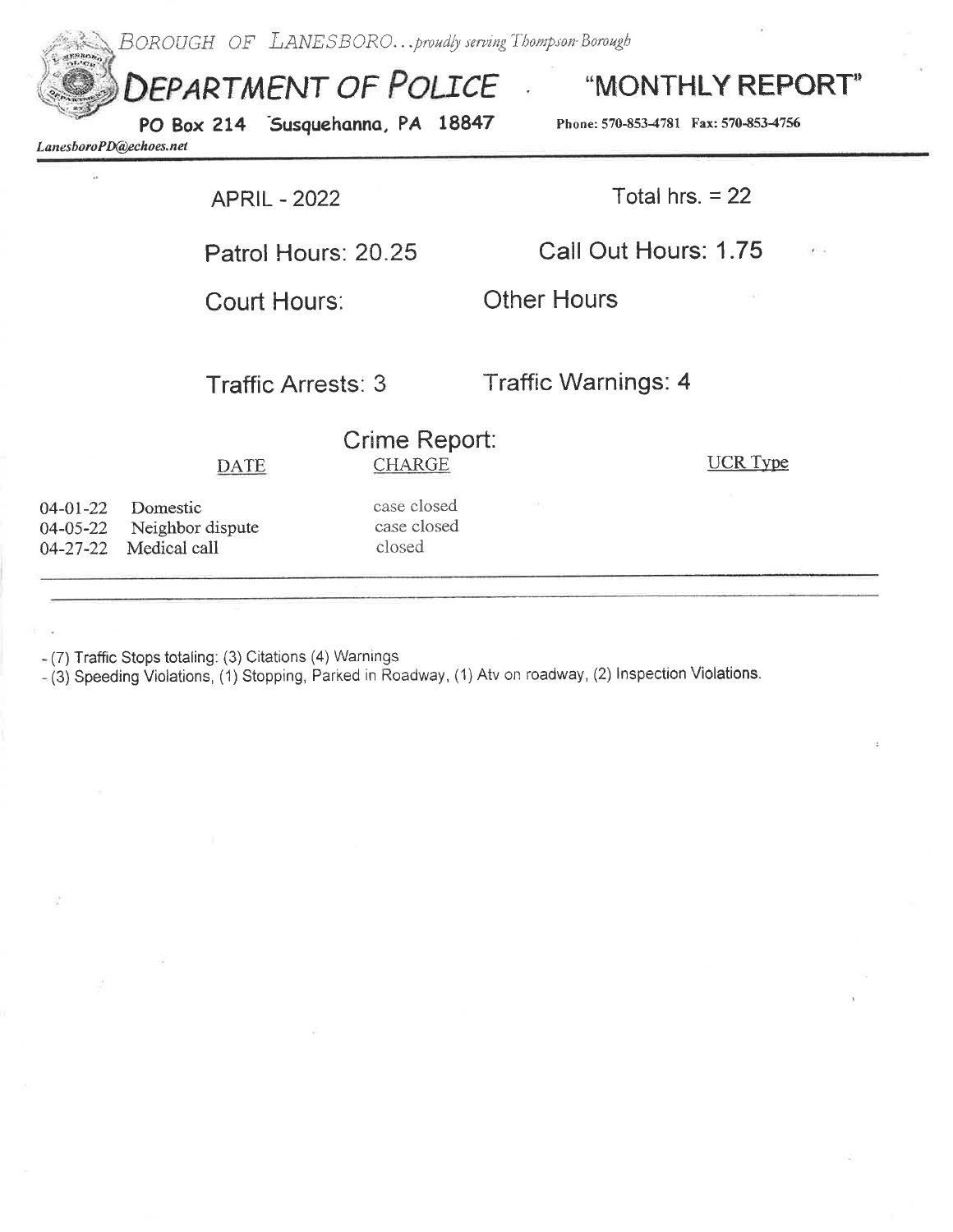### **LANESBORO TREASURER REPORT**

### **CHECKING/SAVINGS AND**

### **BALANCES AS OF MARCH 31, 2022**

### PEOPLES SECURITY BANK

| <b>GENERAL ACCOUNT</b>         | \$  | 39,447.37  |
|--------------------------------|-----|------------|
| <b>MOTOR FUND</b>              | \$  | 27,037.48  |
| CAPITAL ACCOUNT                | \$  | 20,957.11  |
| <b>COMMUNITY CENTER</b>        | \$  | 2,644.17   |
| SEWAGE ACCOUNT                 | \$  | 93,049.29  |
| SEWAGE REV BOND                | \$  | 865.58     |
| <b>ESCROW ACCOUNT</b>          | \$  | 595.14     |
| TOTAL IN PEOPLES SECURITY BANK | \$. | 184,596.14 |

#### PEOPLES SECURITY BANK

#### PEOPLES SECURITY BANK CENERAL ACCOUNT

| <b>UCNCRAL AUUUNT</b>            |   |              |
|----------------------------------|---|--------------|
| BALANCES AS OF FEBRUARY 28, 2022 | S | 17,187.94    |
| <b>Deposits</b>                  | S | 34,700.62    |
| <b>Disbursements</b>             | S | (12, 444.10) |
| <b>Interest Earned</b>           |   | 2.91         |
| BALANCES AS OF MARCH 31, 2022    |   | 39.447.37    |

### PEOPLES SECURITY BANK

### **MOTOR LICENSE FUND**

| BALANCES AS OF FEBRUARY 28, 2022 | S  | 13,892.08  |
|----------------------------------|----|------------|
| <b>Deposits</b>                  | -S | 17.413.40  |
| <b>Disbursements</b>             |    | (4,270.85) |
| Interest Earned                  |    | 2.85       |
| BALANCES AS OF MARCH 31, 2022    |    | 27.037.48  |

#### PEOPLES SECURITY BANK

| <b>CAPITAL ACCOUNT</b>           |            |
|----------------------------------|------------|
| BALANCES AS OF FEBRUARY 28, 2022 | 23,155.51  |
| <b>Deposits</b>                  |            |
| <b>Disbursements</b>             | (2,202.12) |
| <b>Interest Earned</b>           | 3.72       |
| BALANCES AS OF MARCH 31, 2022    | 20,957.11  |

#### PEOPLES SECURITY BANK

| <b>COMMUNITY CENTER</b>          |    |            |
|----------------------------------|----|------------|
| BALANCES AS OF FEBRUARY 28, 2022 | 3. | 2,721.96   |
| <b>Deposits</b>                  | S  | 1,000.00   |
| <b>Disbursements</b>             | S  | (1,078.18) |
| <b>Interest Earned</b>           |    | 0.39       |
| BALANCES AS OF MARCH 31, 2022    |    | 2.644.17   |

**CAS**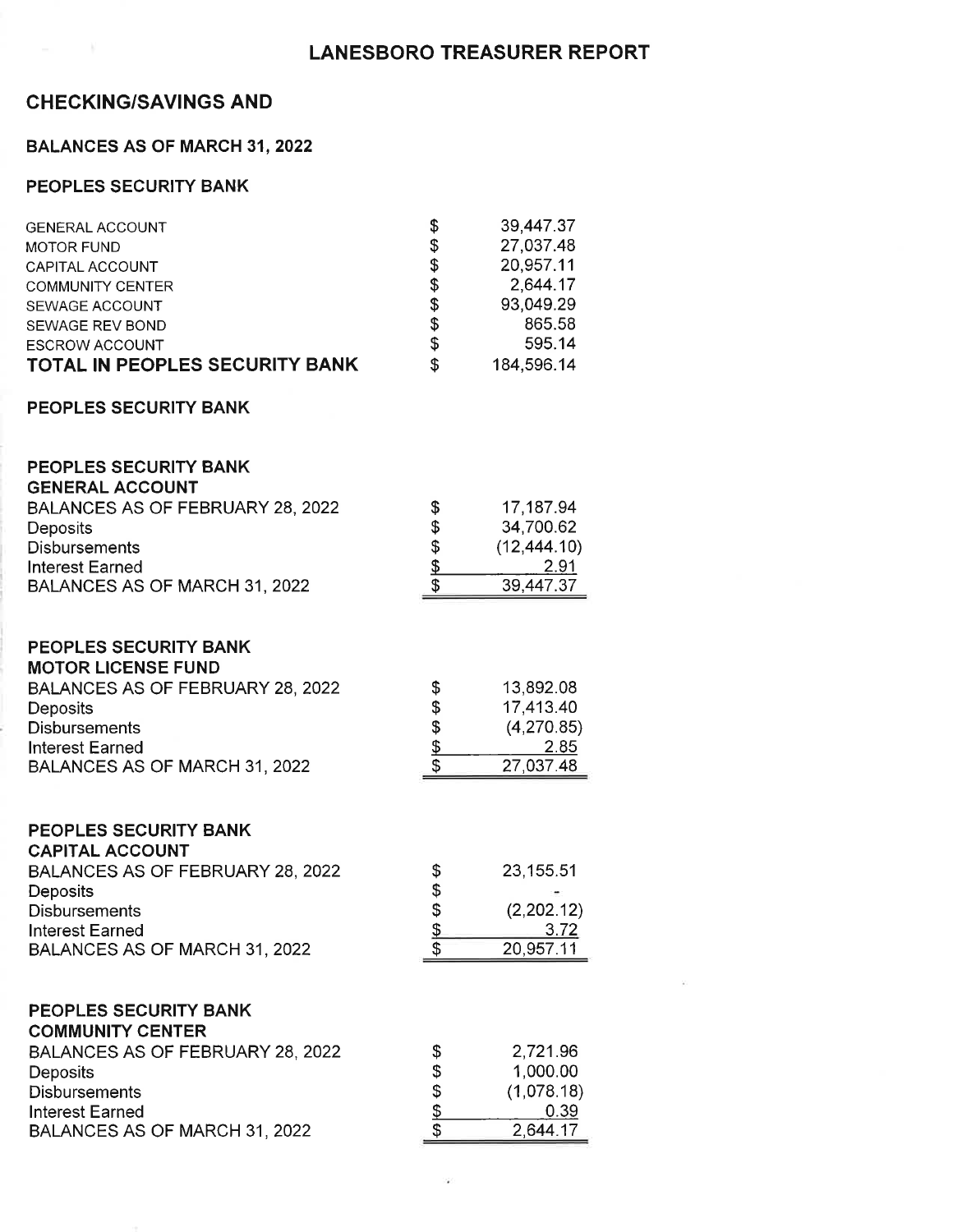### **LANESBORO TREASURER REPORT**

### PEOPLES SECURITY BANK

 $\mathbf{w}$ 

| <b>SEWAGE REV ACCOUNT</b>        |   |            |
|----------------------------------|---|------------|
| BALANCES AS OF FEBRUARY 28, 2022 | S | 89,976.46  |
| <b>Deposits</b>                  | S | 12,885.00  |
| <b>Disbursements</b>             | S | (9,826.97) |
| <b>Interest Earned</b>           |   | 14.80      |
| BALANCES AS OF MARCH 31, 2022    |   | 93,049.29  |

### PEOPLES SECURITY BANK

| <b>SEWAGE REV/BOND REDEMPTION &amp; IMPROV</b> |        |
|------------------------------------------------|--------|
| BALANCES AS OF FEBRUARY 28, 2022               | 865.45 |
| <b>Deposits</b>                                |        |
| <b>Disbursements</b>                           |        |
| <b>Interest Earned</b>                         | 0.13   |
| BALANCES AS OF MARCH 31, 2022                  | 865.58 |
|                                                |        |

### PEOPLES SECURITY BANK

| <b>ESCROW ACCOUNT</b>            |   |        |
|----------------------------------|---|--------|
| BALANCES AS OF FEBRUARY 28, 2022 | S | 595.04 |
| <b>Deposits</b>                  | S | $\sim$ |
| <b>Disbursements</b>             |   |        |
| Interest Earned                  |   | 0.10   |
| BALANCES AS OF MARCH 31, 2022    |   | 595.14 |
|                                  |   |        |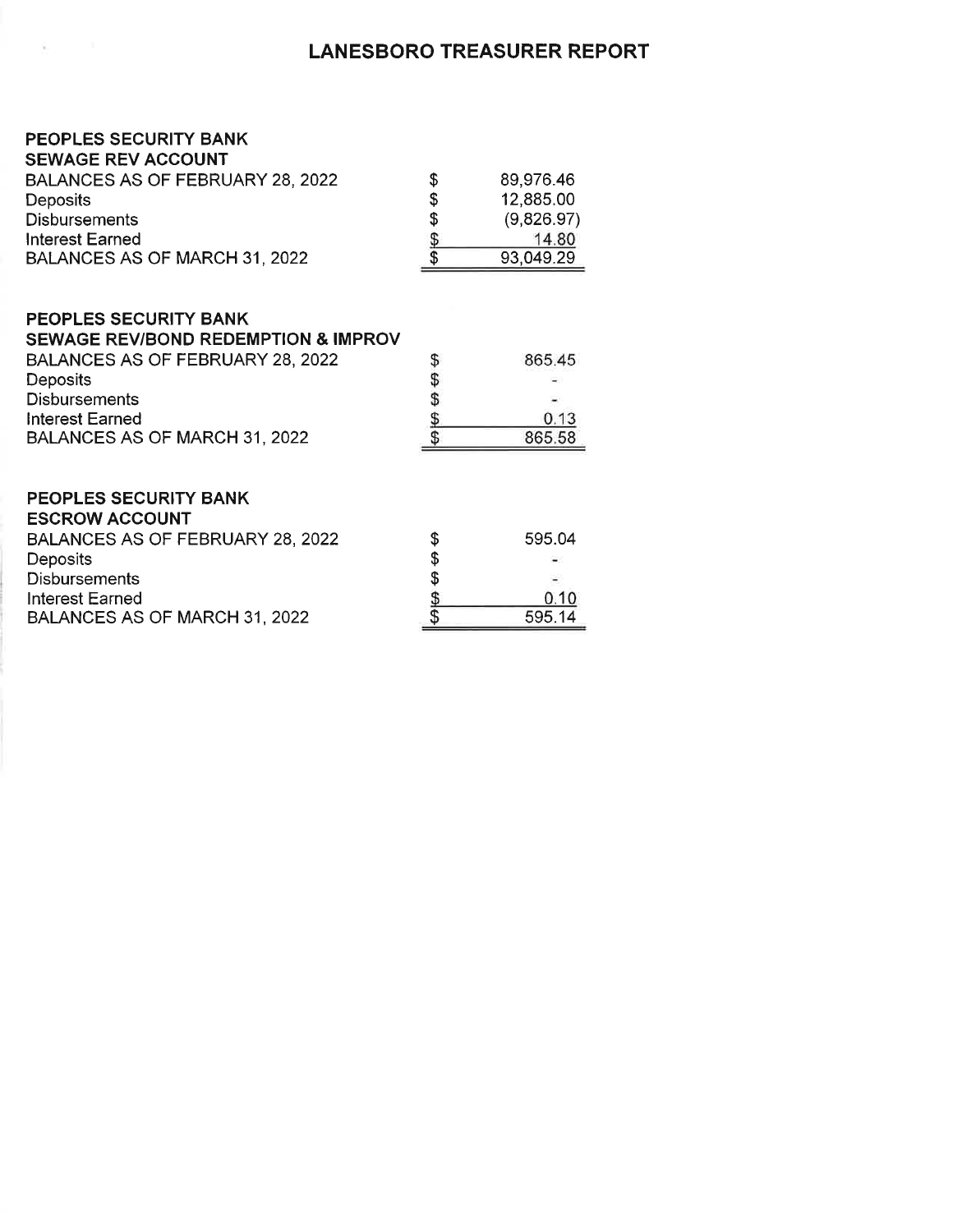7:36 AM

 $\mathcal{L}$ 

05/03/22

# **BORO OF LANESBORO Expenses by Vendor Detail<br>April 2022**

ż,

| <b>Cash Basis</b> |                                                 |                                                      |                                  | April 2022                                                                      |     |                                                                 |                                     |
|-------------------|-------------------------------------------------|------------------------------------------------------|----------------------------------|---------------------------------------------------------------------------------|-----|-----------------------------------------------------------------|-------------------------------------|
|                   | <b>Type</b>                                     | Date                                                 | Num                              | Account                                                                         | Cir | Split                                                           | <b>Paid Amount</b>                  |
|                   | <b>ADAMS CABLE</b><br>Bill                      | 04/20/2022                                           | 033122                           | 409.361- COMMUNI                                                                |     | Accounts Paya                                                   | 35.00                               |
|                   | <b>Total ADAMS CABLE</b>                        |                                                      |                                  |                                                                                 |     |                                                                 | 35.00                               |
|                   | ANGELO VENTRESCA ASSOCIATES<br>Check<br>Bill    | 04/20/2022<br>04/20/2022                             | 2100<br>033122                   | 427-114- CLERK SE<br>405-200-SECRETA                                            |     | 102.000- PEO<br>Accounts Paya                                   | 330.00<br>367.00                    |
|                   | Total ANGELO VENTRESCA ASSOCIATES               |                                                      |                                  |                                                                                 |     |                                                                 | 697.00                              |
|                   | <b>CHRISTINE GOW</b><br>Check                   | 04/29/2022                                           | 628                              | 409-410 REFUND O                                                                |     | 105.000-COM                                                     | 50.00                               |
|                   | <b>Total CHRISTINE GOW</b>                      |                                                      |                                  |                                                                                 |     |                                                                 | 50.00                               |
|                   | <b>ENVIRONMENTAL SERVICE CORP</b><br>Check      | 04/20/2022                                           | 2102                             | 427-374- SEWER R                                                                |     | 102.000- PEO                                                    | 11,521.70                           |
|                   | <b>Total ENVIRONMENTAL SERVICE CORP</b>         |                                                      |                                  |                                                                                 |     |                                                                 | 11,521.70                           |
|                   | <b>FREEDY'S REFUSE REMOVAL LLC</b><br>Bill      | 04/29/2022                                           | 04182                            | 409.361- COMMUNI                                                                |     | Accounts Paya                                                   | 30.00                               |
|                   | Total FREEDY'S REFUSE REMOVAL LLC               |                                                      |                                  |                                                                                 |     |                                                                 | 30:00                               |
|                   | <b>FRONTIER</b><br>Check<br>Bill                | 04/20/2022<br>04/20/2022                             | 2099<br>04062                    | 427-361- SEWER U.J.<br>409.361- COMMUNI                                         |     | 102.000- PEO<br>Accounts Paya                                   | 57.38<br>174.49                     |
|                   | <b>Total FRONTIER</b>                           |                                                      |                                  |                                                                                 |     |                                                                 | 231.87                              |
|                   | <b>HALLSTEAD SERVICES</b><br>Check              | 04/20/2022                                           | 2101                             | 427-374- SEWER R                                                                |     | 102.000- PEO                                                    | 5,595,00                            |
|                   | <b>Total HALLSTEAD SERVICES</b>                 |                                                      |                                  |                                                                                 |     |                                                                 | 5,595,00                            |
|                   | <b>HINDS OIL</b><br>Bill<br>Bill                | 04/29/2022<br>04/29/2022                             | 03312<br>03312                   | 410-213- POLICE E<br>430-231- TRACTOR                                           |     | Accounts Paya<br>Accounts Paya                                  | 838.36<br>177.03                    |
|                   | Total HINDS OIL                                 |                                                      |                                  |                                                                                 |     |                                                                 | 1,015.39                            |
|                   | <b>JESSICA PETRIELLO</b><br>Check               | 04/29/2022                                           | 629                              | 409-410 REFUND O                                                                |     | 105.000-COM                                                     | 50.00                               |
|                   | <b>Total JESSICA PETRIELLO</b>                  |                                                      |                                  |                                                                                 |     |                                                                 | 50.00                               |
|                   | <b>NICOLE SELLITTO</b><br>Check                 | 04/20/2022                                           | 627                              | 409-373- MAINTEN                                                                |     | 105.000-COM                                                     | 120.00                              |
|                   | Total NICOLE SELLITTO                           |                                                      |                                  |                                                                                 |     |                                                                 | 120.00                              |
|                   | <b>NORTH END ELECTRIC</b><br>Check              | 04/20/2022                                           | 2104                             | 427-374- SEWER R                                                                |     | 102,000- PEO                                                    | 3,030.00                            |
|                   | <b>Total NORTH END ELECTRIC</b>                 |                                                      |                                  |                                                                                 |     |                                                                 | 3,030.00                            |
|                   | <b>PAWC</b><br>Bill<br>Bill                     | 04/20/2022<br>04/20/2022                             | 04082.<br>04012                  | 409-361- COMMUNI<br>411-363- FIRE SER                                           |     | Accounts Paya<br>Accounts Paya                                  | 70.22<br>275.63                     |
|                   | <b>Total PAWC</b>                               |                                                      |                                  |                                                                                 |     |                                                                 | 345.85                              |
|                   | <b>PENELEC</b><br>Check<br>Bill<br>Bill<br>Bill | 04/20/2022<br>04/20/2022<br>04/20/2022<br>04/20/2022 | 2098<br>04072<br>04072.<br>03242 | 427-361- SEWER U<br>409.361 - COMMUNI<br>409.361- COMMUNI<br>434.361-STREET LI. |     | 102.000- PEO<br>Accounts Paya<br>Accounts Paya<br>Accounts Paya | 177.36<br>671.11<br>23.65<br>765.11 |

**Total PENELEC** 

1,637.23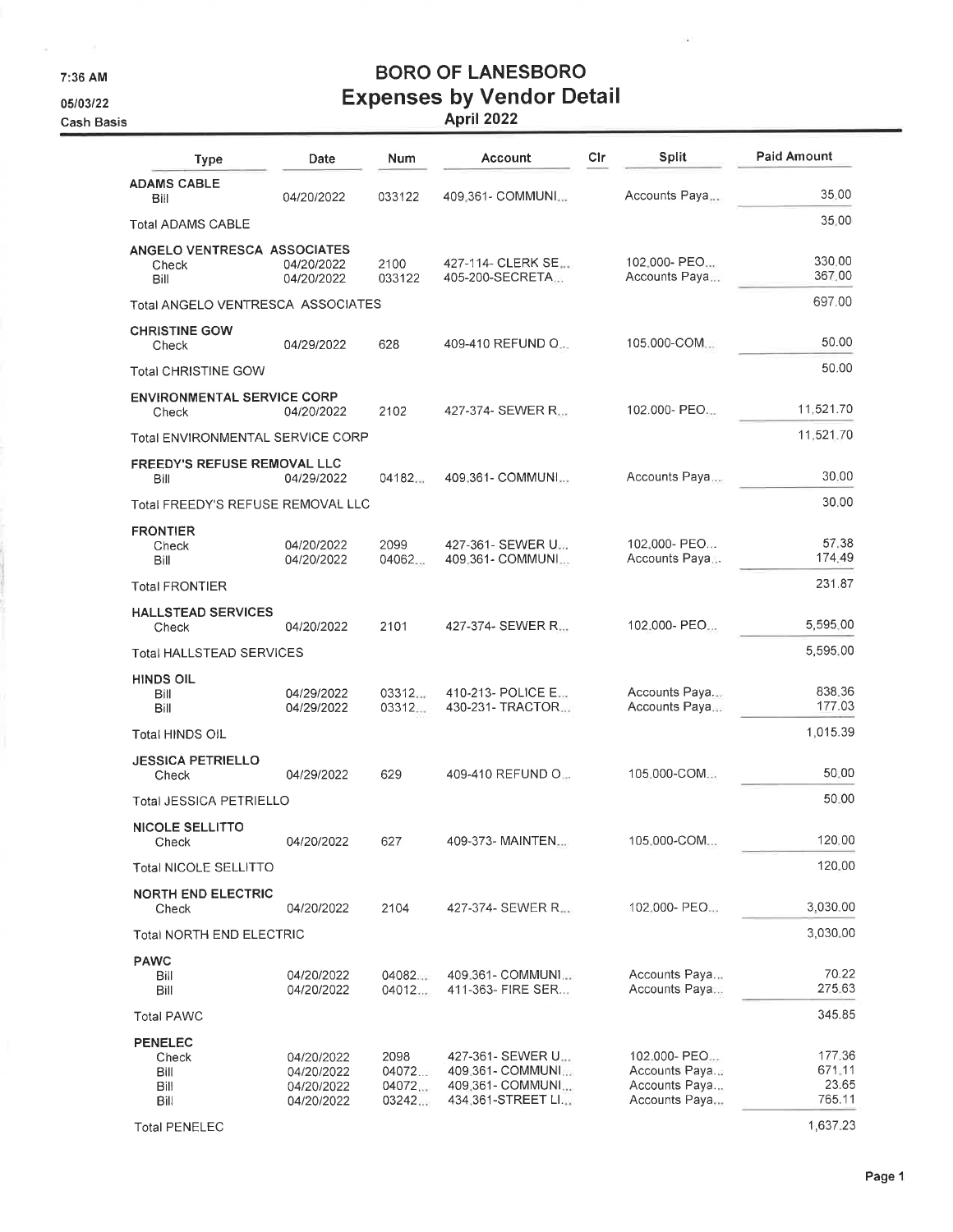7:36 AM

 $\mathbf{g} = -\mathbf{e}$  .

05/03/22

**Cash Basis** 

# **BORO OF LANESBORO Expenses by Vendor Detail**<br>April 2022

| <b>Type</b>                                     | Date                                   | Num                        | Account                                                   | Cir | <b>Split</b>                                    | <b>Paid Amount</b>       |
|-------------------------------------------------|----------------------------------------|----------------------------|-----------------------------------------------------------|-----|-------------------------------------------------|--------------------------|
| PEOPLES SECUITY BANK<br>Bill                    | 04/20/2022                             | 032322                     | 410-251- POLICE C                                         |     | Accounts Paya                                   | 680.38                   |
| <b>Total PEOPLES SECUITY BANK</b>               |                                        |                            |                                                           |     |                                                 | 680.38                   |
| <b>PS BANK</b><br>Check                         | 04/20/2022                             | 146                        | 409-550- BUILDING                                         |     | 104.000- CAPI                                   | 2,202.12                 |
| Total PS BANK                                   |                                        |                            |                                                           |     |                                                 | 2,202.12                 |
| <b>SUSQUEHANNA CO COMMISSONERS</b><br>Bill      | 04/20/2022                             | 04012                      | 403-210 TAX COLL                                          |     | Accounts Paya                                   | 186.34                   |
| Total SUSQUEHANNA CO COMMISSONERS               |                                        |                            |                                                           |     |                                                 | 186.34                   |
| <b>TJ'S AUTO SUPPLY</b><br>Bill<br>Bill<br>Bill | 04/20/2022<br>04/20/2022<br>04/20/2022 | 843477<br>843502<br>845049 | 437.260-REPAIR O<br>437.260-REPAIR O<br>410-210- POLICE M |     | Accounts Paya<br>Accounts Paya<br>Accounts Paya | 468.00<br>12.29<br>18.58 |
| <b>Total TJ'S AUTO SUPPLY</b>                   |                                        |                            |                                                           |     |                                                 | 498.87                   |
| OTAL                                            |                                        |                            |                                                           |     |                                                 | 27,926.75                |

**TOTAL**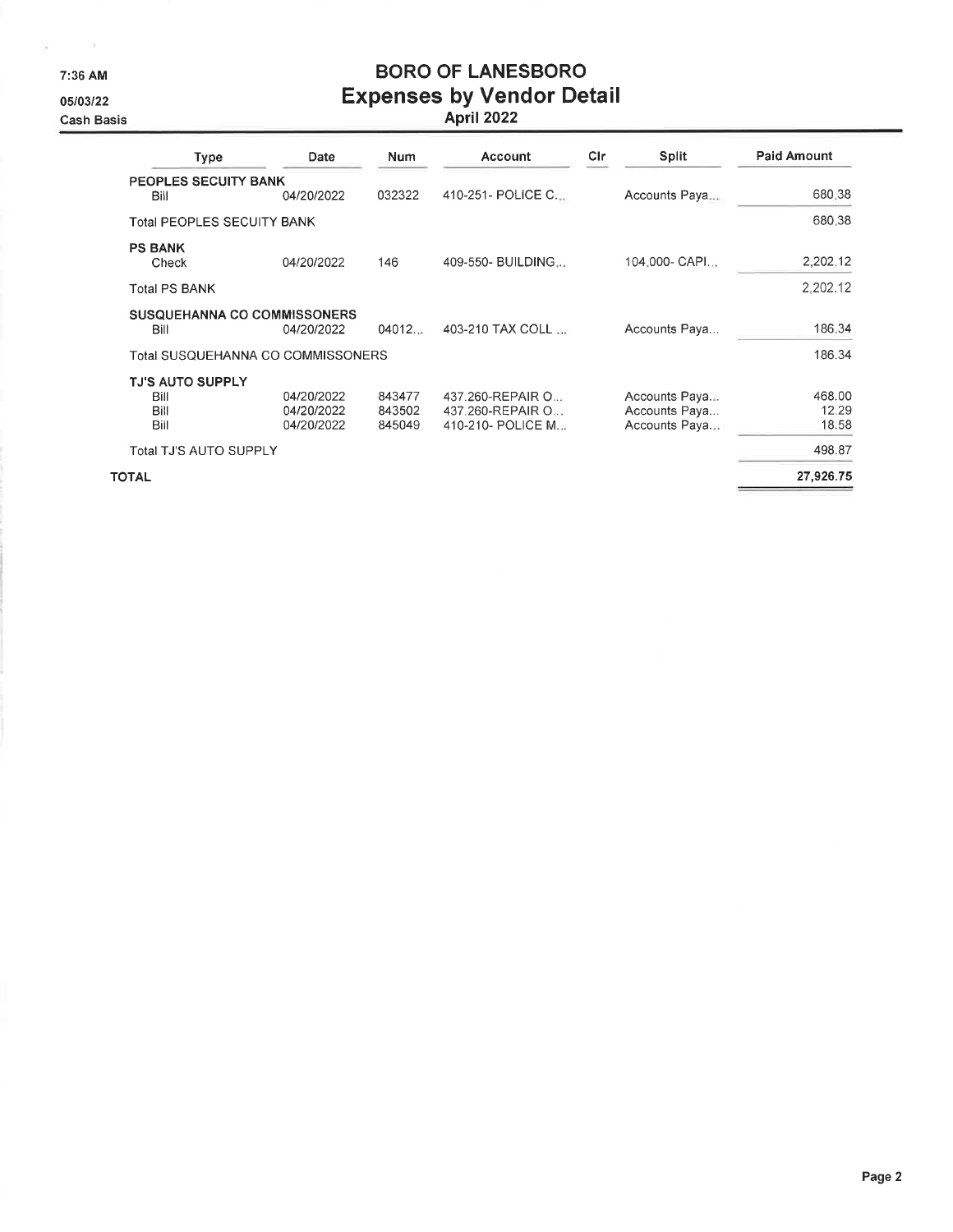7:37 AM

 $\omega = -1$ 

05/03/22

**Cash Basis** 

# **BORO OF LANESBORO** Income by Customer Detail<br>April 2022

| <b>Type</b>                      | Date       | Account                      | <b>Paid Amount</b> |
|----------------------------------|------------|------------------------------|--------------------|
| <b>CHECK</b>                     |            |                              |                    |
| Invoice                          | 04/14/2022 | 301-100-REAL ESTATE CURRENT  | 23,944.60          |
| Invoice                          | 04/21/2022 | 342.100 RENT OF BUILDING     | 200.00             |
| Invoice                          | 04/21/2022 | 331-100- POLICE FINES        | 216.60             |
| Invoice                          | 04/21/2022 | 301-300-REAL ESTATE DELINQU  | 1,481.68           |
| Invoice                          | 04/21/2022 | 331-100- POLICE FINES        | 110.17             |
| Invoice                          | 04/21/2022 | 331-110-POLICE INCOME-THOMP  | 550.00             |
| Invoice                          | 04/29/2022 | 364.100- SEWER INCOME        | 5,819.00           |
| Invoice                          | 04/29/2022 | 331-120-POLICE INCOME SCHOOL | 2,637.44           |
| Invoice                          | 04/29/2022 | 364-100- SEWER INCOME        | 1,501.10           |
| Invoice                          | 04/29/2022 | 310-100-REAL ESTAT TRANSFER  | 759.50             |
| Invoice                          | 04/29/2022 | 364.100- SEWER INCOME        | 459.00             |
| <b>Total CHECK</b>               |            |                              | 37,679.09          |
| <b>HARMONY TOWNSHIP CUSTOMER</b> |            |                              |                    |
| Invoice                          | 04/29/2022 | 331-130-POLICE INCOME HARMO  | 500.00             |
| Invoice                          | 04/29/2022 | 331-130-POLICE INCOME HARMO  | 500.00             |
| Invoice                          | 04/29/2022 | 331-130-POLICE INCOME HARMO  | 500.00             |
| Invoice                          | 04/29/2022 | 331-130-POLICE INCOME HARMO  | 500.00             |
| Total HARMONY TOWNSHIP CUSTOMER  |            |                              | 2,000.00           |
| <b>TOTAL</b>                     |            |                              | 39,679.09          |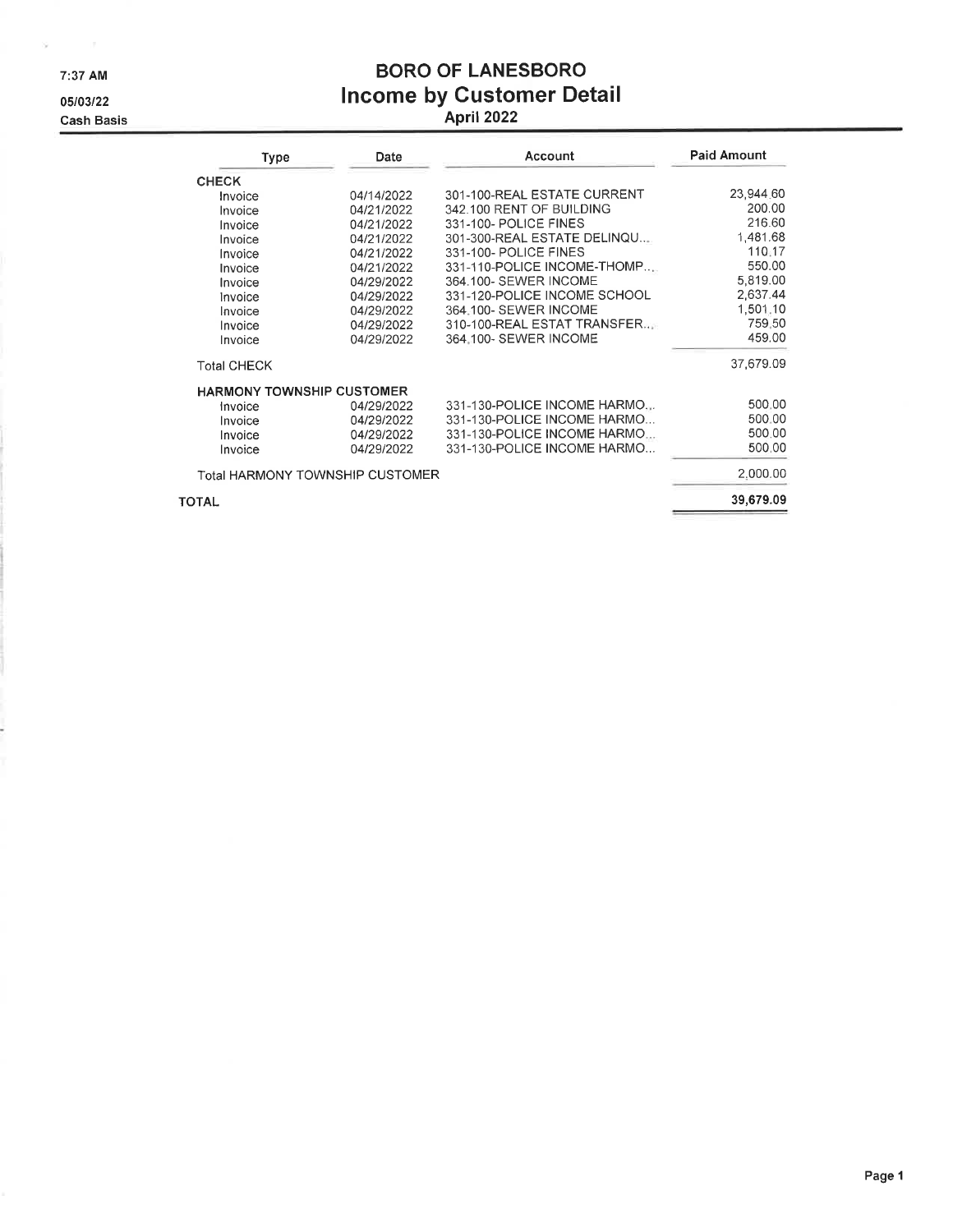7:39 AM

 $\omega$  ,  $\omega$  ,  $\omega$  ,  $\omega$ 

05/03/22

**Cash Basis** 

# **BORO OF LANESBORO** Profit & Loss Budget vs. Actual<br>January through April 2022

|                                                                  | Jan - Apr 22         | <b>Budget</b>         | \$ Over Budget        | % of Budget       |
|------------------------------------------------------------------|----------------------|-----------------------|-----------------------|-------------------|
| Income                                                           |                      |                       |                       |                   |
| 301-000- REAL ESTATE TAXES                                       |                      |                       | $-228.96$             | 99.2%             |
| 301-100-REAL ESTATE CURRENT                                      | 27,437.68<br>0.00    | 27,666.64<br>566.64   | $-566.64$             | $0.0\%$           |
| 301-200-PRIOR YEAR REAL ESTATE<br>301-300-REAL ESTATE DELINQUENT | 1,802.51             | 2.666.64              | $-864.13$             | 67.6%             |
|                                                                  |                      | 30,899.92             | $-1,659.73$           | 94.6%             |
| Total 301-000- REAL ESTATE TAXES                                 | 29,240.19            |                       |                       |                   |
| 310-000- LOCAL ENABLING TAXES<br>310-100-REAL ESTAT TRANSFER TAX | 2.731.55             | 833.36                | 1,898.19              | 327.8%            |
| Total 310-000- LOCAL ENABLING TAXES                              | 2.731.55             | 833.36                | 1,898,19              | 327.8%            |
| 311-000- IN LIEU OF TAXES<br>311,100-IN LIEU OF TAXE-TURNPI      | 0.00                 | 966.64                | $-966.64$             | $0.0\%$           |
| Total 311-000- IN LIEU OF TAXES                                  | 0.00                 | 966.64                | $-966.64$             | $0.0\%$           |
| 331-000 FINES & COST                                             |                      |                       |                       |                   |
| 331-140- ACCIDENT REPORTS                                        | 15.00                | 5.00                  | 10.00                 | 300.0%            |
| 331-100- POLICE FINES                                            | 785.30               | 333.36                | 451.94                | 235.6%<br>102.5%  |
| 331-110-POLICE INCOME-THOMPSON<br>331-120-POLICE INCOME SCHOOL   | 2.050.00<br>8,571.68 | 2,000.00<br>10,000.00 | 50.00<br>$-1,428.32$  | 85.7%             |
| 331-130-POLICE INCOME HARMONY                                    | 3,000.00             | 2,000.00              | 1,000.00              | 150.0%            |
| 331-200-STATE POLICE FINES                                       | 0.00                 | 83.36                 | $-83.36$              | 0.0%              |
| <b>Total 331-000 FINES &amp; COST</b>                            | 14,421,98            | 14,421.72             | 0.26                  | 100.0%            |
| 341-000 INTEREST INCOME                                          |                      |                       |                       |                   |
| <b>341-100-INTEREST INCOME GENERAL</b>                           | 10.88                | 66.64                 | $-55.76$              | 16.3%             |
| 341-200- INTEREST INCOME SEWER                                   | 43.56                | 166.64                | $-123.08$             | 26.1%             |
| 341-300- INTEREST MOTOR LICENSE                                  | 8.40                 | 33.36                 | $-24.96$              | 25.2%             |
| 341-400- INTEREST CAPITAL RESER                                  | 17.36                | 33.36                 | $-16.00$              | 52.0%<br>27.8%    |
| <b>341-500- INTEREST COMM CENTER</b>                             | 1.39<br>0.29         | 5.00<br>1.00          | $-3.61$<br>$-0.71$    | 29.0%             |
| 341-600- INTEREST ESCROW<br>341-700- SEWER REV/BOND              | 0.43                 | 1.64                  | $-1,21$               | 26.2%             |
| 341-800- DIVIDEN INCOME                                          | 0.00                 | 500.00                | $-500.00$             | 0.0%              |
| Total 341-000 INTEREST INCOME                                    | 82.31                | 807.64                | $-725.33$             | 10.2%             |
| 342-000- RENTAL OF BUILDING                                      |                      |                       |                       |                   |
| 342.100 RENT OF BUILDING                                         | 1,350.00             | 666.64                | 683.36                | 202.5%            |
| Total 342-000- RENTAL OF BUILDING                                | 1,350.00             | 666.64                | 683.36                | 202.5%            |
| 355-000-STATE SHARE REV & ENTIL                                  |                      |                       |                       |                   |
| 355-600- COVID GRANT MONEY                                       | 0.00                 | 7.919.99              | $-7,919.99$           | $0.0\%$           |
| 355-100-BEVERAGE LICENSE                                         | 0.00                 | 50.00                 | $-50.00$              | $0.0\%$           |
| <b>355-200-MOTOR VECHIL LIQUID FUE</b>                           | 17,413.40            | 5,666.64<br>25.00     | 11,746.76<br>$-25.00$ | 307.3%<br>$0.0\%$ |
| 355-300- PURTA                                                   | 0.00<br>0.00         | 10,000.00             | $-10,000,00$          | $0.0\%$           |
| 355.400-IMPACT FEE MONEY<br>355-500-FOREIGN FIRE INS GRANT       | 0.00                 | 666.64                | $-666.64$             | $0.0\%$           |
| Total 355-000-STATE SHARE REV & ENTIL                            | 17,413.40            | 24,328,27             | $-6,914.87$           | 71.6%             |
|                                                                  |                      |                       |                       |                   |
| <b>364-000- SEWER INCOME</b><br>364.100- SEWER INCOME            | 31,970.10            | 28,000.00             | 3,970.10              | 114.2%            |
| Total 364-000- SEWER INCOME                                      | 31.970.10            | 28,000.00             | 3,970.10              | 114.2%            |
| 380-000 MISCELLANEIOUS INCOME<br>380-100- MISCELLANEOUS          | 29,301.62            | 66.64                 | 29,234.98             | 43,970.0%         |
| <b>Total 380-000 MISCELLANEIOUS INCOME</b>                       | 29,301.62            | 66.64                 | 29,234.98             | 43,970.0%         |
|                                                                  | 126,511.15           | 100,990.83            | 25,520.32             | 125.3%            |
| <b>Total Income</b>                                              |                      |                       |                       |                   |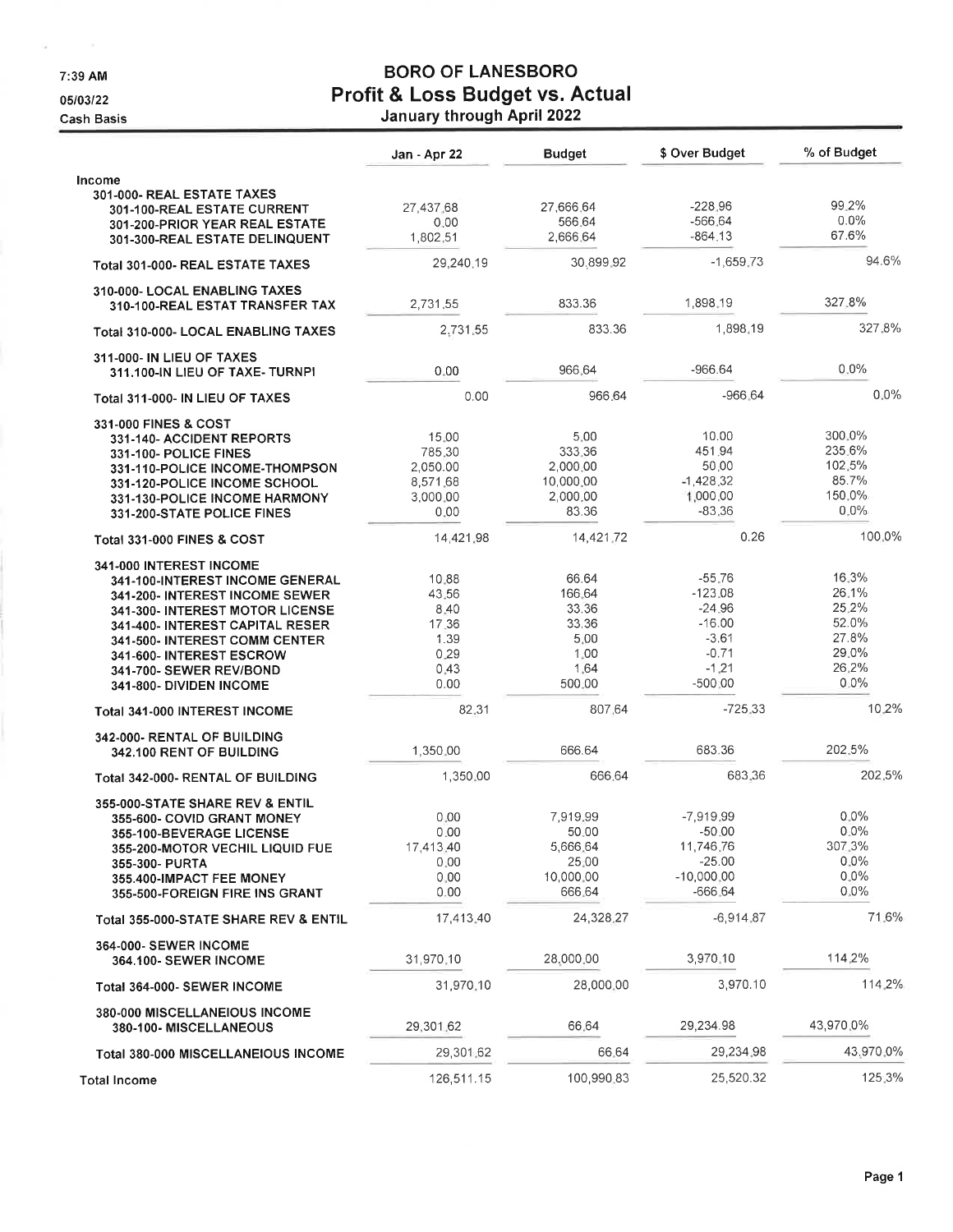7:39 AM

 $\sim 10^{11}$ 

05/03/22

**Cash Basis** 

# **BORO OF LANESBORO** Profit & Loss Budget vs. Actual<br>January through April 2022

|                                                                                                                                                                                                                                                 | Jan - Apr 22                                                       | <b>Budget</b>                                                           | \$ Over Budget                                                                    | % of Budget                                                      |
|-------------------------------------------------------------------------------------------------------------------------------------------------------------------------------------------------------------------------------------------------|--------------------------------------------------------------------|-------------------------------------------------------------------------|-----------------------------------------------------------------------------------|------------------------------------------------------------------|
| <b>Expense</b>                                                                                                                                                                                                                                  |                                                                    |                                                                         |                                                                                   |                                                                  |
| <b>414-000 CODE ENFORECMENT</b><br>414-310 CODE ENFORECMENT                                                                                                                                                                                     | 86.50                                                              |                                                                         |                                                                                   |                                                                  |
| Total 414-000 CODE ENFORECMENT                                                                                                                                                                                                                  | 86.50                                                              |                                                                         |                                                                                   |                                                                  |
| 400-100- GENERAL GOV'T EXPENSES<br>400-210- SUPPLIES<br>400-340- ADVERTISING<br><b>400-420- DUES &amp; SUBSCRIPTIONS</b><br>400-352- GENERAL INSURANCE<br>400-354- INSURANCE W.C                                                                | 122.00<br>0.00<br>499.00<br>2,978.20<br>0.00                       | 100.00<br>83.36<br>100.00<br>4,533,36<br>2,666.64                       | 22.00<br>$-83.36$<br>399.00<br>$-1.555.16$<br>$-2,666,64$                         | 122.0%<br>$0.0\%$<br>499.0%<br>65.7%<br>$0.0\%$                  |
| Total 400-100- GENERAL GOV'T EXPENS                                                                                                                                                                                                             | 3,599.20                                                           | 7,483,36                                                                | $-3,884,16$                                                                       | 48.1%                                                            |
| 402-000-AUDITING<br>402-311- AUDIT                                                                                                                                                                                                              | 1,000:00                                                           | 333.36                                                                  | 666.64                                                                            | 300.0%                                                           |
| Total 402-000-AUDITING                                                                                                                                                                                                                          | 1,000.00                                                           | 333.36                                                                  | 666.64                                                                            | 300.0%                                                           |
| 403-000 TAX COLLECTOR<br>403-210 TAX COLL EXPENSES<br>403-300- TAX COLL SALARY<br>403-353- TAX COLLECTOR BOND                                                                                                                                   | 186,34<br>174,65<br>15.00                                          | 66.64<br>1,000.00<br>5.00<br>1,071.64                                   | 119,70<br>$-825.35$<br>10.00<br>$-695.65$                                         | 279.6%<br>17.5%<br>300.0%<br>35.1%                               |
| Total 403-000 TAX COLLECTOR                                                                                                                                                                                                                     | 375.99                                                             |                                                                         |                                                                                   |                                                                  |
| 404-000- LEGAL SERVICES<br>404.314- LEGAL SERVICES                                                                                                                                                                                              | 0.00                                                               | 333.36                                                                  | $-333.36$                                                                         | 0.0%                                                             |
| Total 404-000- LEGAL SERVICES                                                                                                                                                                                                                   | 0.00                                                               | 333.36                                                                  | $-333.36$                                                                         | $0.0\%$                                                          |
| 405-000 SECRETARY TREASURER<br>405-200-SECRETAR /TREASURER SAL<br>405.210-OFFICE EXPENSE / POSTAG<br>405-300-SECRETARY SAL                                                                                                                      | 1,463.00<br>0.00<br>0.00                                           | 1,793.36<br>500.00<br>100.00                                            | -330.36<br>$-500.00$<br>$-100.00$                                                 | 81.6%<br>$0.0\%$<br>$0.0\%$                                      |
| Total 405-000 SECRETARY TREASURER                                                                                                                                                                                                               | 1,463.00                                                           | 2,393.36                                                                | $-930.36$                                                                         | 61.1%                                                            |
| 408-000- ENGINEER SERVICES<br><b>408-100- ENGINEERING SERVICES</b>                                                                                                                                                                              | 0.00                                                               | 1,000.00                                                                | $-1,000,00$                                                                       | $0.0\%$                                                          |
| <b>Total 408-000- ENGINEER SERVICES</b>                                                                                                                                                                                                         | 0.00                                                               | 1,000.00                                                                | $-1,000.00$                                                                       | 0.0%                                                             |
| 409-000 GENERAL GOV'T BUILDING<br>409-410 REFUND OF DEPOSIT<br>409-550- BUILDING LOAN<br>409.210 COMMUNITY CENTER SUPPLY<br><b>409.361- COMMUNITY CENTER UTILI</b><br>409-373- MAINTENANCE PROPERTY<br>409-750-CAPITAL PURCHASE BUILDI          | 200.00<br>8,808.48<br>0.00<br>3,765.70<br>440.00<br>9,400.00       | 333.36<br>8,800.00<br>100.00<br>1,833.36<br>2,500.00<br>3,333.36        | $-133.36$<br>8.48<br>$-100.00$<br>1,932.34<br>$-2,060.00$<br>6,066.64             | 60.0%<br>100.1%<br>$0.0\%$<br>205.4%<br>17.6%<br>282.0%          |
| Total 409-000 GENERAL GOV'T BUILDING                                                                                                                                                                                                            | 22,614.18                                                          | 16,900.08                                                               | 5,714.10                                                                          | 133.8%                                                           |
| 410-000- POLICE DEPARTMENT<br>410-310-NATIONAL NIGHT OUT<br>410.133- POLICE SALARY<br>410-174-POLICE SUPPLIE, TRAININ<br>410-191- POLICE UNIFORMS<br>410-210- POLICE MISC/SUPPLIES<br>410-213- POLICE EQUIPMENT<br>410-251- POLICE CAR EXPENSES | 0.00<br>26,396.13<br>0.00<br>0.00<br>18.58<br>1,105.66<br>4,318.33 | 166.64<br>26,666.64<br>166.64<br>250.00<br>166.64<br>500.00<br>4,000.00 | $-166.64$<br>$-270.51$<br>$-166.64$<br>$-250.00$<br>$-148.06$<br>605.66<br>318.33 | $0.0\%$<br>99.0%<br>$0.0\%$<br>0.0%<br>11.1%<br>221.1%<br>108.0% |
| Total 410-000- POLICE DEPARTMENT                                                                                                                                                                                                                | 31,838.70                                                          | 31,916.56                                                               | $-77.86$                                                                          | 99.8%                                                            |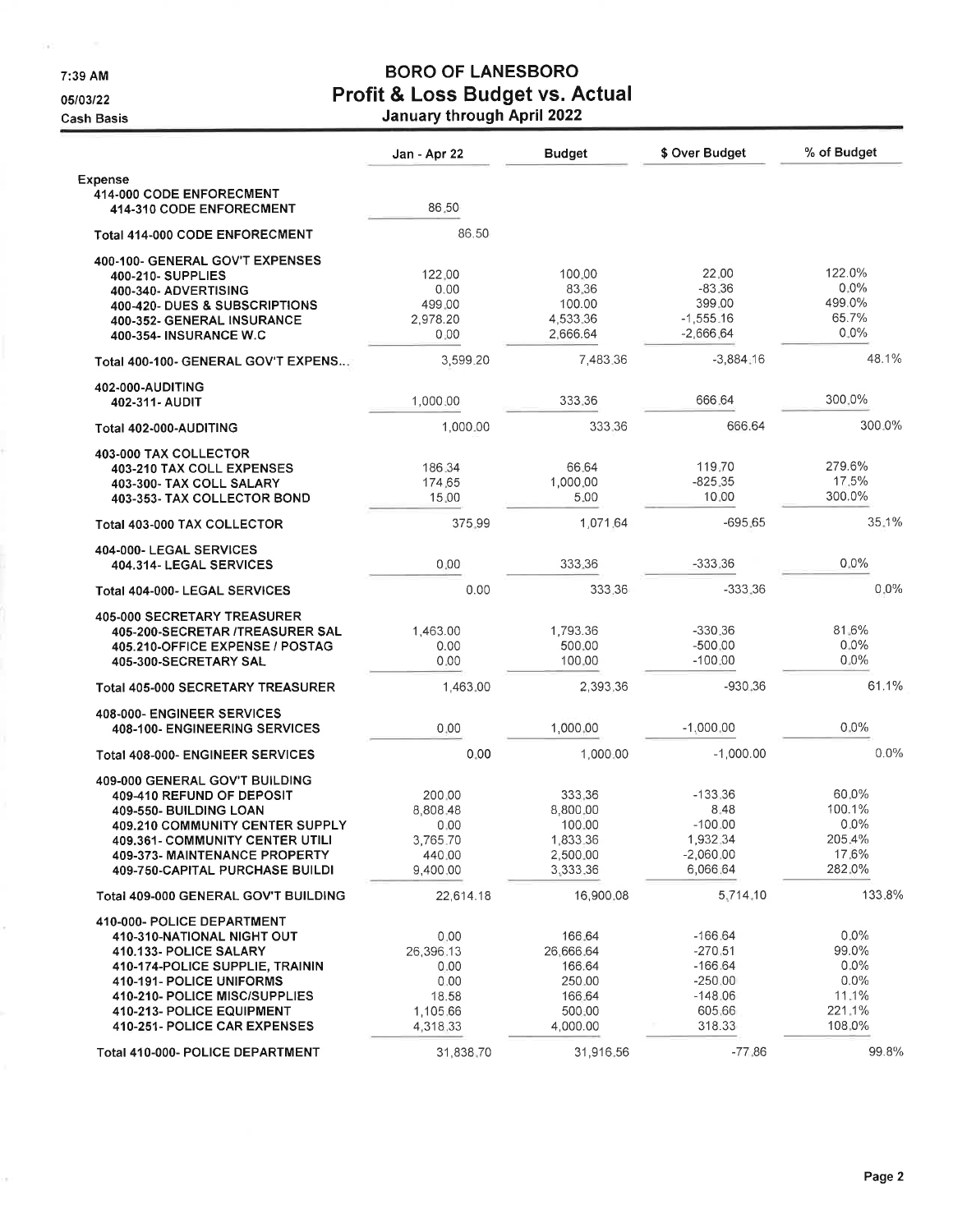7:39 AM

 $\alpha = -\alpha$ 

Ł

05/03/22

**Cash Basis** 

# **BORO OF LANESBORO** Profit & Loss Budget vs. Actual<br>January through April 2022

|                                                                                                                                                                                                          | Jan - Apr 22                                                   | <b>Budget</b>                                                      | \$ Over Budget                                                           | % of Budget                                               |
|----------------------------------------------------------------------------------------------------------------------------------------------------------------------------------------------------------|----------------------------------------------------------------|--------------------------------------------------------------------|--------------------------------------------------------------------------|-----------------------------------------------------------|
| 411-000- PUBLIC SAFETY<br>411-354-WORKERS COMPENSATION<br>411-520- FIRE COMPANY CONT<br>411-541- FOREIGN FIRE INS GRANT<br>411-363- FIRE SERVICE (HYDRANTS                                               | 0.00<br>0.00<br>0.00<br>1.110.97                               | 683.36<br>3,103.36<br>666.64<br>1,100.00                           | $-683.36$<br>$-3,103,36$<br>$-666.64$<br>10.97                           | $0.0\%$<br>$0.0\%$<br>$0.0\%$<br>101.0%                   |
| Total 411-000- PUBLIC SAFETY                                                                                                                                                                             | 1,110.97                                                       | 5,553,36                                                           | $-4,442.39$                                                              | 20.0%                                                     |
| <b>425-000-DONATIONS</b><br><b>425-120 DONATION OTHER</b><br><b>425-100- CEMETERY DONATION</b>                                                                                                           | 250.00<br>0.00                                                 | 33.36<br>33.36                                                     | 216,64<br>$-33.36$                                                       | 749.4%<br>0.0%                                            |
| Total 425-000- DONATIONS                                                                                                                                                                                 | 250.00                                                         | 66.72                                                              | 183.28                                                                   | 374.7%                                                    |
| 427-000- SEWER<br>427-114- CLERK SERVICE / SALARY<br>427-210- OFFICE EXPENSES<br><b>427.365- WASTEWATER SERVICES</b><br>427-361- SEWER UTILITIES<br>427-374- SEWER REPAIRS<br><b>427-740- SEWER LOAN</b> | 985.00<br>330.00<br>12,773.87<br>1,394.58<br>20,146.70<br>0.00 | 1,300.00<br>33.36<br>17,000.00<br>1,141.64<br>1,666.64<br>7,133.36 | $-315.00$<br>296.64<br>$-4,226.13$<br>252.94<br>18,480.06<br>$-7,133,36$ | 75.8%<br>989.2%<br>75.1%<br>122.2%<br>1,208.8%<br>$0.0\%$ |
| <b>Total 427-000- SEWER</b>                                                                                                                                                                              | 35,630.15                                                      | 28,275.00                                                          | 7,355.15                                                                 | 126.0%                                                    |
| 430-000 GENERAL SERVICES<br><b>430-750 CAITAL PURCHASES</b><br>430-210-SUPPLIES<br>430-140-SALARIES STREET<br>430-231- TRACTOR FUEL / EXP                                                                | 28,926.62<br>0.00<br>1,142,38<br>543.61                        | 66.64<br>783.36<br>833.36                                          | $-66.64$<br>359.02<br>$-289.75$                                          | $0.0\%$<br>145.8%<br>65.2%                                |
| Total 430-000 GENERAL SERVICES                                                                                                                                                                           | 30,612,61                                                      | 1,683.36                                                           | 28,929.25                                                                | 1,818.5%                                                  |
| 432-000- SNOW ICE REMOVAL<br>432-100- MAINTAINCE OF ROADS<br>432-200- CINDERS/SALTS<br>432-.371 GROUNDS MAINTENANCE                                                                                      | 14,700.00<br>4,270.85<br>1,130.75                              | 666.64<br>1,000.00<br>100.00                                       | 14,033,36<br>3,270.85<br>1,030,75                                        | 2,205.1%<br>427.1%<br>1,130.8%                            |
| Total 432-000- SNOW ICE REMOVAL                                                                                                                                                                          | 20,101.60                                                      | 1,766.64                                                           | 18,334.96                                                                | 1,137.8%                                                  |
| 434-000- BORO STREET LIGHTS<br>434.361-STREET LIGHTING                                                                                                                                                   | 3,095.12                                                       | 2,920.00                                                           | 175.12                                                                   | 106.0%                                                    |
| Total 434-000- BORO STREET LIGHTS                                                                                                                                                                        | 3,095.12                                                       | 2,920.00                                                           | 175.12                                                                   | 106.0%                                                    |
| 437-000 REPAIRS OF TOOLS & MACH<br>437.260-REPAIR OF TOOL / MACHIN                                                                                                                                       | 4,411.43                                                       | 500.00                                                             | 3,911.43                                                                 | 882.3%                                                    |
| Total 437-000 REPAIRS OF TOOLS & MA.,                                                                                                                                                                    | 4,411.43                                                       | 500.00                                                             | 3,911.43                                                                 | 882.3%                                                    |
| 439-000- ROAD CONST & REBUILDIN<br>439-610-PAVING CONTRACTED SERV<br>439-245- MATERIAL & SUPPLIES                                                                                                        | 0.00<br>0.00                                                   | 3,333.36<br>666.64                                                 | $-3,333.36$<br>$-666.64$                                                 | 0.0%<br>$0.0\%$                                           |
| Total 439-000- ROAD CONST & REBUILDIN                                                                                                                                                                    | 0.00                                                           | 4,000.00                                                           | $-4,000,00$                                                              | $0.0\%$                                                   |
| <b>481-000-INTERGOVERN EXPENSES</b><br>481-161-PAYROLL TAXERS                                                                                                                                            | 2,497.40                                                       | 2,000.00                                                           | 497.40                                                                   | 124.9%                                                    |
| Total 481-000-INTERGOVERN EXPENSES                                                                                                                                                                       | 2,497.40                                                       | 2,000.00                                                           | 497.40                                                                   | 124.9%                                                    |
| <b>Total Expense</b>                                                                                                                                                                                     | 158,686.85                                                     | 108,196,80                                                         | 50,490.05                                                                | 146.7%                                                    |
| Net Income                                                                                                                                                                                               | $-32,175.70$                                                   | $-7,205.97$                                                        | $-24,969.73$                                                             | 446.5%                                                    |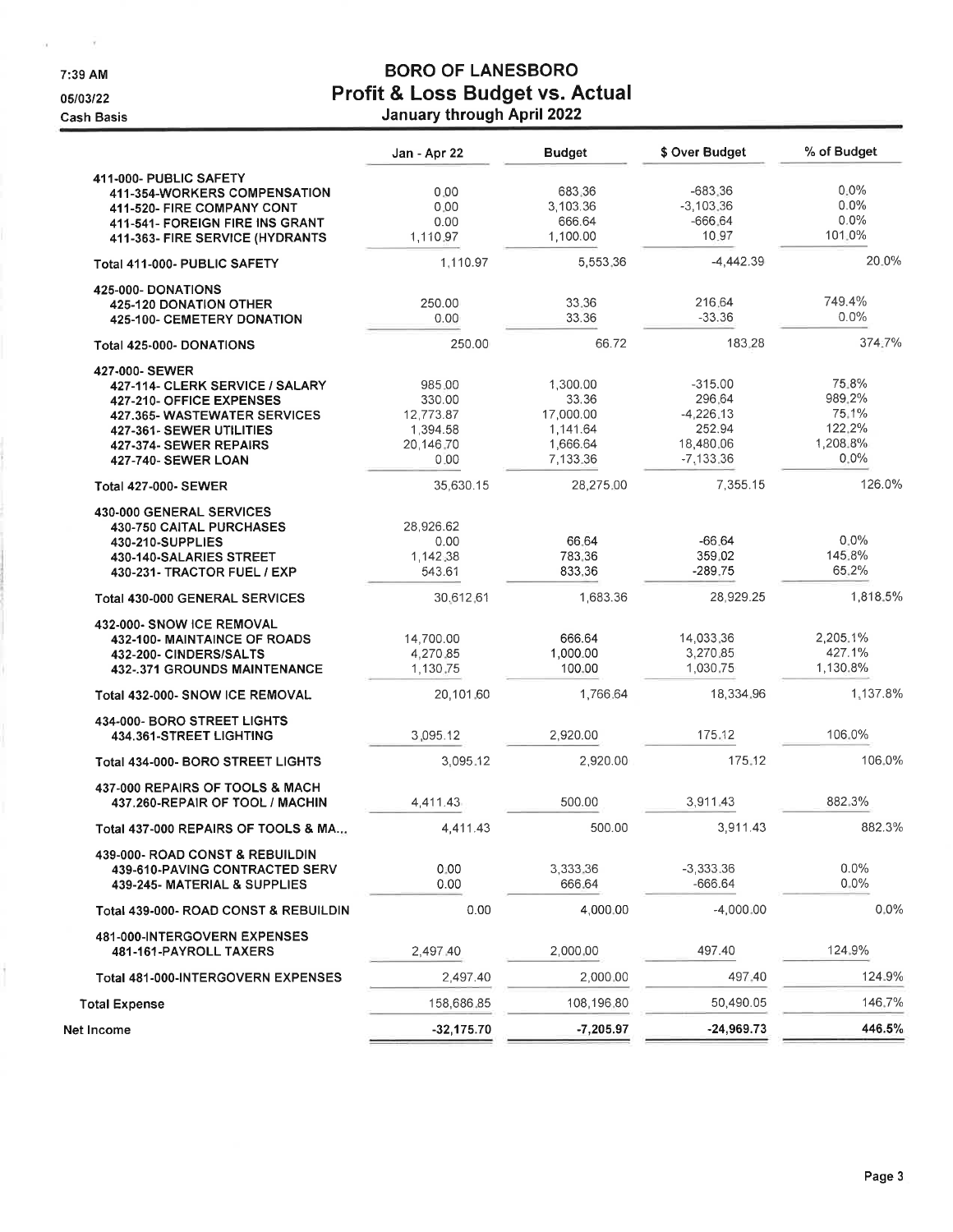7:40 AM

05/03/22

**Cash Basis** 

# **BORO OF LANESBORO** Profit & Loss Budget vs. Actual

|                                                                       | Jan - Dec 22         | <b>Budget</b>         | \$ Over Budget              | % of Budget      |
|-----------------------------------------------------------------------|----------------------|-----------------------|-----------------------------|------------------|
| Income                                                                |                      |                       |                             |                  |
| 301-000- REAL ESTATE TAXES                                            |                      |                       |                             |                  |
| 301-100-REAL ESTATE CURRENT                                           | 27,437.68<br>0.00    | 83,000.00             | $-55,562,32$                | 33.1%<br>$0.0\%$ |
| 301-200-PRIOR YEAR REAL ESTATE<br>301-300-REAL ESTATE DELINQUENT      | 1,802.51             | 1,700.00<br>8,000.00  | $-1,700,00$<br>$-6,197,49$  | 22.5%            |
| Total 301-000- REAL ESTATE TAXES                                      | 29,240.19            | 92,700.00             | $-63,459.81$                | 31.5%            |
| 310-000- LOCAL ENABLING TAXES                                         |                      |                       |                             |                  |
| 310-100-REAL ESTAT TRANSFER TAX                                       | 2.731.55             | 2,500.00              | 231.55                      | 109.3%           |
| Total 310-000- LOCAL ENABLING TAXES                                   | 2,731.55             | 2,500.00              | 231.55                      | 109.3%           |
| 311-000- IN LIEU OF TAXES<br>311.100-IN LIEU OF TAXE-TURNPI           | 0.00                 | 2.900.00              | $-2,900.00$                 | $0.0\%$          |
| Total 311-000- IN LIEU OF TAXES                                       | 0.00                 | 2,900,00              | $-2,900,00$                 | $0.0\%$          |
| 331-000 FINES & COST                                                  |                      |                       |                             |                  |
| 331-140- ACCIDENT REPORTS                                             | 15.00                | 15:00                 | 0.00                        | 100.0%           |
| 331-100- POLICE FINES                                                 | 785.30               | 1,000.00              | $-214.70$                   | 78,5%            |
| 331-110-POLICE INCOME-THOMPSON<br>331-120-POLICE INCOME SCHOOL        | 2,050.00<br>8,571.68 | 6,000.00<br>30,000,00 | $-3,950,00$<br>$-21,428,32$ | 34.2%<br>28.6%   |
| 331-130-POLICE INCOME HARMONY                                         | 3,000.00             | 6,000.00              | $-3,000,00$                 | 50.0%            |
| 331-200-STATE POLICE FINES                                            | 0.00                 | 250 00                | $-250.00$                   | 0.0%             |
| <b>Total 331-000 FINES &amp; COST</b>                                 | 14,421.98            | 43.265.00             | $-28,843,02$                | 33.3%            |
| 341-000 INTEREST INCOME                                               |                      |                       |                             |                  |
| 341-100-INTEREST INCOME GENERAL                                       | 10.88                | 200.00                | $-189.12$                   | 5.4%             |
| 341-200- INTEREST INCOME SEWER                                        | 43.56                | 500.00                | $-456.44$                   | 8.7%             |
| 341-300- INTEREST MOTOR LICENSE                                       | 8.40                 | 100:00                | $-91.60$                    | 8.4%             |
| 341-400- INTEREST CAPITAL RESER                                       | 17.36                | 100.00                | $-82.64$                    | 17.4%            |
| 341-500- INTEREST COMM CENTER                                         | 1.39                 | 15.00                 | $-13,61$                    | 9.3%             |
| 341-600- INTEREST ESCROW                                              | 0.29                 | 3.00                  | $-2.71$                     | 9.7%             |
| 341-700- SEWER REV/BOND<br>341-800- DIVIDEN INCOME                    | 0.43<br>0.00         | 5.00<br>1,500.00      | $-4.57$<br>$-1,500,00$      | 8.6%<br>0.0%     |
|                                                                       |                      |                       |                             |                  |
| Total 341-000 INTEREST INCOME                                         | 82.31                | 2,423.00              | $-2,340.69$                 | 3.4%             |
| 342-000- RENTAL OF BUILDING<br>342.100 RENT OF BUILDING               | 1,350.00             | 2,000.00              | $-650.00$                   | 67.5%            |
| Total 342-000- RENTAL OF BUILDING                                     | 1,350.00             | 2,000.00              | $-650.00$                   | 67.5%            |
| 355-000-STATE SHARE REV & ENTIL                                       |                      |                       |                             |                  |
| 355-600- COVID GRANT MONEY                                            | 0.00                 | 23,759.91             | $-23,759,91$                | $0.0\%$          |
| 355-100-BEVERAGE LICENSE                                              | 0.00                 | 150.00                | $-150.00$                   | 0.0%             |
| 355-200-MOTOR VECHIL LIQUID FUE                                       | 17.413.40            | 17,000.00             | 413.40                      | 102.4%           |
| 355-300- PURTA                                                        | 0.00                 | 75.00                 | $-75.00$                    | 0.0%             |
| 355,400-IMPACT FEE MONEY<br>355-500-FOREIGN FIRE INS GRANT            | 0.00<br>0.00         | 30,000.00<br>2,000.00 | $-30,000,00$<br>$-2,000.00$ | 0.0%<br>0.0%     |
|                                                                       |                      |                       |                             |                  |
| Total 355-000-STATE SHARE REV & ENTIL<br><b>364-000- SEWER INCOME</b> | 17,413,40            | 72,984.91             | $-55,571,51$                | 23.9%            |
| 364.100- SEWER INCOME                                                 | 31.970.10            | 84,000,00             | $-52.029.90$                | 38.1%            |
| Total 364-000- SEWER INCOME                                           | 31.970.10            | 84,000,00             | $-52,029,90$                | 38,1%            |
| 380-000 MISCELLANEIOUS INCOME<br>380-100-MISCELLANEOUS                | 29,301.62            | 200,00                | 29,101.62                   | 14,650.8%        |
| Total 380-000 MISCELLANEIOUS INCOME                                   | 29,301,62            | 200.00                | 29,101.62                   | 14,650.8%        |
| <b>Total Income</b>                                                   | 126,511.15           | 302,972.91            | -176,461,76                 | 41.8%            |
| <b>Expense</b>                                                        |                      |                       |                             |                  |
| 414-000 CODE ENFORECMENT<br>414-310 CODE ENFORECMENT                  | 86.50                |                       |                             |                  |
| <b>Total 414-000 CODE ENFORECMENT</b>                                 | 86.50                |                       |                             |                  |
| 400-100- GENERAL GOV'T EXPENSES                                       |                      |                       |                             |                  |
| 400-210- SUPPLIES                                                     | 122.00               | 300.00                | $-178.00$                   | 40.7%            |
| 400-340- ADVERTISING                                                  | 0.00                 | 250.00                | $-250,00$                   | $0.0\%$          |
| 400-420- DUES & SUBSCRIPTIONS                                         | 499.00               | 300,00                | 199.00                      | 166.3%           |
| 400-352- GENERAL INSURANCE                                            | 2,978.20             | 13,600.00             | $-10,621.80$                | 21.9%            |
| 400-354- INSURANCE W.C                                                | 0.00                 | 8,000.00              | $-8,000,00$                 | 0.0%             |
| Total 400-100- GENERAL GOV'T EXPENSES                                 | 3,599.20             | 22,450.00             | $-18,850.80$                | 16.0%            |
|                                                                       |                      |                       |                             |                  |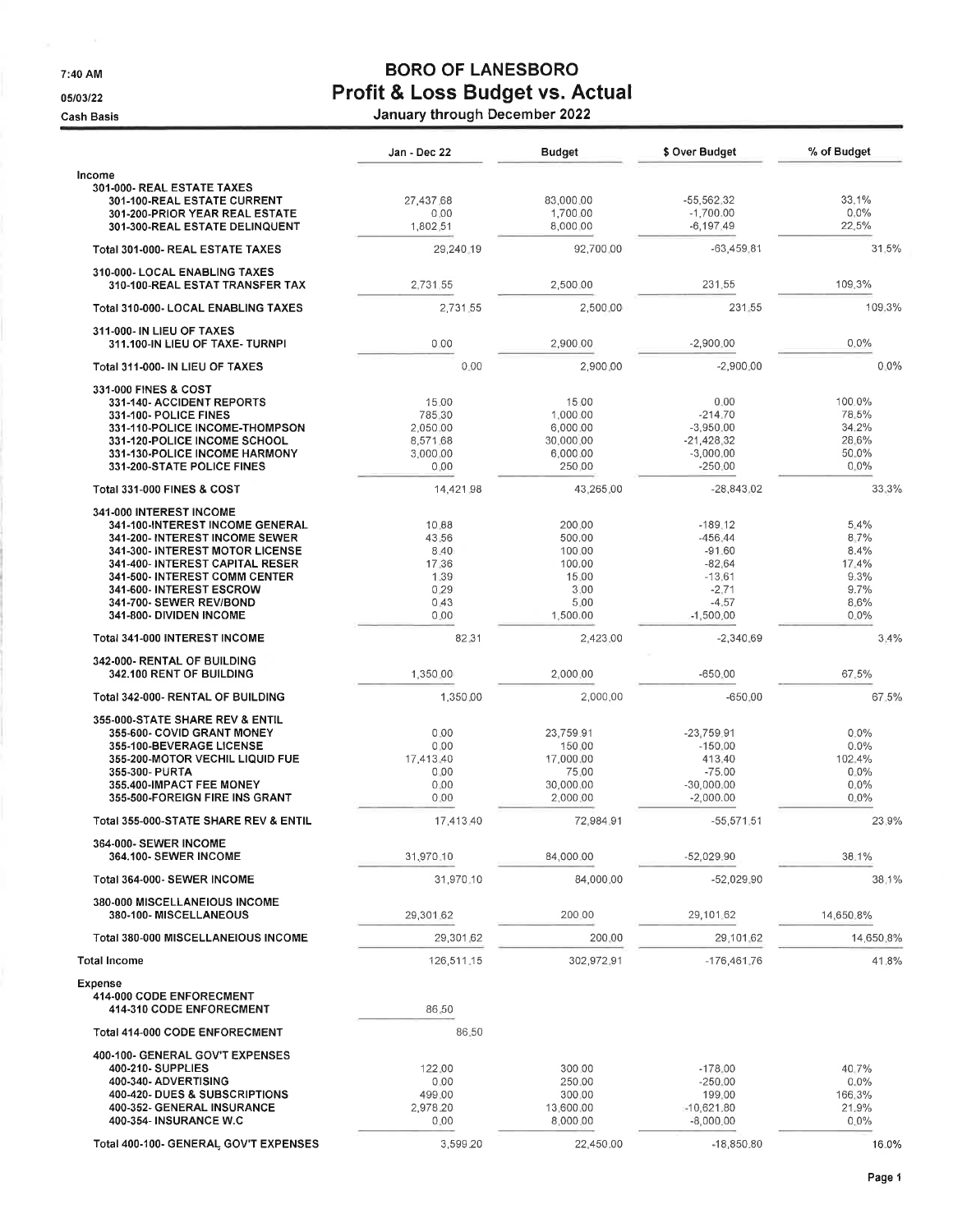7:40 AM

 $\sim$  $\mathbf{r}_1$ 

05/03/22

Cash Basis

# **BORO OF LANESBORO** Profit & Loss Budget vs. Actual<br>January through December 2022

|                                                                                                                                                                                                                                                 | Jan - Dec 22                                                       | <b>Budget</b>                                                              | \$ Over Budget                                                                               | % of Budget                                                   |
|-------------------------------------------------------------------------------------------------------------------------------------------------------------------------------------------------------------------------------------------------|--------------------------------------------------------------------|----------------------------------------------------------------------------|----------------------------------------------------------------------------------------------|---------------------------------------------------------------|
| 402-000-AUDITING<br>402-311- AUDIT                                                                                                                                                                                                              | 1,000.00                                                           | 1,000.00                                                                   | 0.00                                                                                         | 100.0%                                                        |
| Total 402-000-AUDITING                                                                                                                                                                                                                          | 1,000.00                                                           | 1,000.00                                                                   | 0.00                                                                                         | 100.0%                                                        |
| 403-000 TAX COLLECTOR<br>403-210 TAX COLL EXPENSES<br>403-300- TAX COLL SALARY<br>403-353- TAX COLLECTOR BOND                                                                                                                                   | 186.34<br>174.65<br>15.00                                          | 200.00<br>3,000.00<br>15,00                                                | $-13.66$<br>$-2,825,35$<br>0.00                                                              | 93.2%<br>5.8%<br>100 0%                                       |
| Total 403-000 TAX COLLECTOR                                                                                                                                                                                                                     | 375.99                                                             | 3,215,00                                                                   | $-2,839,01$                                                                                  | 11.7%                                                         |
| 404-000- LEGAL SERVICES<br>404.314- LEGAL SERVICES                                                                                                                                                                                              | 0.00                                                               | 1,000.00                                                                   | $-1,000,00$                                                                                  | 0.0%                                                          |
| Total 404-000- LEGAL SERVICES                                                                                                                                                                                                                   | 0.00                                                               | 1,000.00                                                                   | $-1,000,00$                                                                                  | 0.0%                                                          |
| 405-000 SECRETARY TREASURER<br>405-200-SECRETAR /TREASURER SAL<br>405.210-OFFICE EXPENSE / POSTAG<br>405-300-SECRETARY SAL                                                                                                                      | 1,463.00<br>0.00<br>0.00                                           | 5,380.00<br>1,500,00<br>300,00                                             | $-3,917,00$<br>$-1,500,00$<br>$-300.00$                                                      | 27.2%<br>0.0%<br>0.0%                                         |
| Total 405-000 SECRETARY TREASURER                                                                                                                                                                                                               | 1,463.00                                                           | 7,180,00                                                                   | $-5,717,00$                                                                                  | 20.4%                                                         |
| 408-000- ENGINEER SERVICES<br>408-100- ENGINEERING SERVICES                                                                                                                                                                                     | 0.00                                                               | 3,000,00                                                                   | $-3.000.00$                                                                                  | 0.0%                                                          |
| Total 408-000- ENGINEER SERVICES                                                                                                                                                                                                                | 0.00                                                               | 3,000.00                                                                   | $-3,000,00$                                                                                  | $0.0\%$                                                       |
| 409-000 GENERAL GOV'T BUILDING<br>409-410 REFUND OF DEPOSIT<br>409-550- BUILDING LOAN<br>409.210 COMMUNITY CENTER SUPPLY<br>409.361- COMMUNITY CENTER UTILI<br>409-373- MAINTENANCE PROPERTY<br>409-750-CAPITAL PURCHASE BUILDI                 | 200.00<br>8,808.48<br>0.00<br>3,765.70<br>440.00<br>9,400.00       | 1,000,00<br>26,400,00<br>300.00<br>5,500.00<br>7,500.00<br>10,000,00       | $-800.00$<br>$-17,591,52$<br>$-300.00$<br>$-1,734.30$<br>$-7,060,00$<br>$-600.00$            | 20.0%<br>33.4%<br>0.0%<br>68.5%<br>5.9%<br>94.0%              |
| Total 409-000 GENERAL GOV'T BUILDING                                                                                                                                                                                                            | 22,614.18                                                          | 50,700.00                                                                  | $-28,085.82$                                                                                 | 44.6%                                                         |
| 410-000- POLICE DEPARTMENT<br>410-310-NATIONAL NIGHT OUT<br>410.133- POLICE SALARY<br>410-174-POLICE SUPPLIE, TRAININ<br>410-191- POLICE UNIFORMS<br>410-210- POLICE MISC/SUPPLIES<br>410-213- POLICE EQUIPMENT<br>410-251- POLICE CAR EXPENSES | 0.00<br>26,396.13<br>0.00<br>0.00<br>18.58<br>1,105.66<br>4,318.33 | 500.00<br>80,000,00<br>500.00<br>750.00<br>500.00<br>1,500.00<br>12,000.00 | $-500.00$<br>$-53,603,87$<br>$-500.00$<br>$-750.00$<br>$-481.42$<br>$-394.34$<br>$-7,681.67$ | $0.0\%$<br>33.0%<br>0.0%<br>$0.0\%$<br>3.7%<br>73.7%<br>36.0% |
| Total 410-000- POLICE DEPARTMENT                                                                                                                                                                                                                | 31,838.70                                                          | 95,750.00                                                                  | $-63,911.30$                                                                                 | 33.3%                                                         |
| 411-000- PUBLIC SAFETY<br>411-354-WORKERS COMPENSATION<br>411-520- FIRE COMPANY CONT<br>411-541- FOREIGN FIRE INS GRANT<br>411-363- FIRE SERVICE (HYDRANTS                                                                                      | 0.00<br>0.00<br>0.00<br>1,110.97                                   | 2,050,00<br>9,310.00<br>2,000.00<br>3,300.00                               | $-2,050,00$<br>$-9.310.00$<br>$-2,000.00$<br>$-2,189.03$                                     | $0.0\%$<br>0.0%<br>0.0%<br>33,7%                              |
| Total 411-000- PUBLIC SAFETY                                                                                                                                                                                                                    | 1.110.97                                                           | 16,660.00                                                                  | $-15,549.03$                                                                                 | 6.7%                                                          |
| 425-000-DONATIONS<br>425-120 DONATION OTHER<br>425-100- CEMETERY DONATION                                                                                                                                                                       | 250.00<br>0.00                                                     | 100.00<br>100.00                                                           | 150.00<br>$-100.00$                                                                          | 250.0%<br>0.0%                                                |
| Total 425-000- DONATIONS                                                                                                                                                                                                                        | 250.00                                                             | 200.00                                                                     | 50.00                                                                                        | 125.0%                                                        |
| 427-000- SEWER<br>427-114- CLERK SERVICE / SALARY<br>427-210- OFFICE EXPENSES<br>427.365- WASTEWATER SERVICES<br>427-361- SEWER UTILITIES<br>427-374- SEWER REPAIRS<br>427-740- SEWER LOAN                                                      | 985.00<br>330.00<br>12,773.87<br>1,394,58<br>20,146.70<br>000      | 3,900.00<br>100.00<br>51,000.00<br>3,425,00<br>5,000,00<br>21,400.00       | $-2,915,00$<br>230.00<br>$-38,226,13$<br>$-2,030,42$<br>15,146.70<br>$-21,400,00$            | 25,3%<br>330,0%<br>25.0%<br>40.7%<br>402.9%<br>$0.0\%$        |
| <b>Total 427-000- SEWER</b>                                                                                                                                                                                                                     | 35,630.15                                                          | 84,825,00                                                                  | $-49,194.85$                                                                                 | 42.0%                                                         |
| 430-000 GENERAL SERVICES<br>430-750 CAITAL PURCHASES<br>430-210-SUPPLIES<br>430-140-SALARIES STREET<br>430-231- TRACTOR FUEL / EXP                                                                                                              | 28,926.62<br>0.00<br>1,142,38<br>543,61                            | 200.00<br>2,350.00<br>2,500,00                                             | $-200.00$<br>$-1,207.62$<br>$-1,956,39$                                                      | $0.0\%$<br>48.6%<br>21.7%                                     |
| Total 430-000 GENERAL SERVICES                                                                                                                                                                                                                  | 30,612.61                                                          | 5,050.00                                                                   | 25,562.61                                                                                    | 606.2%                                                        |